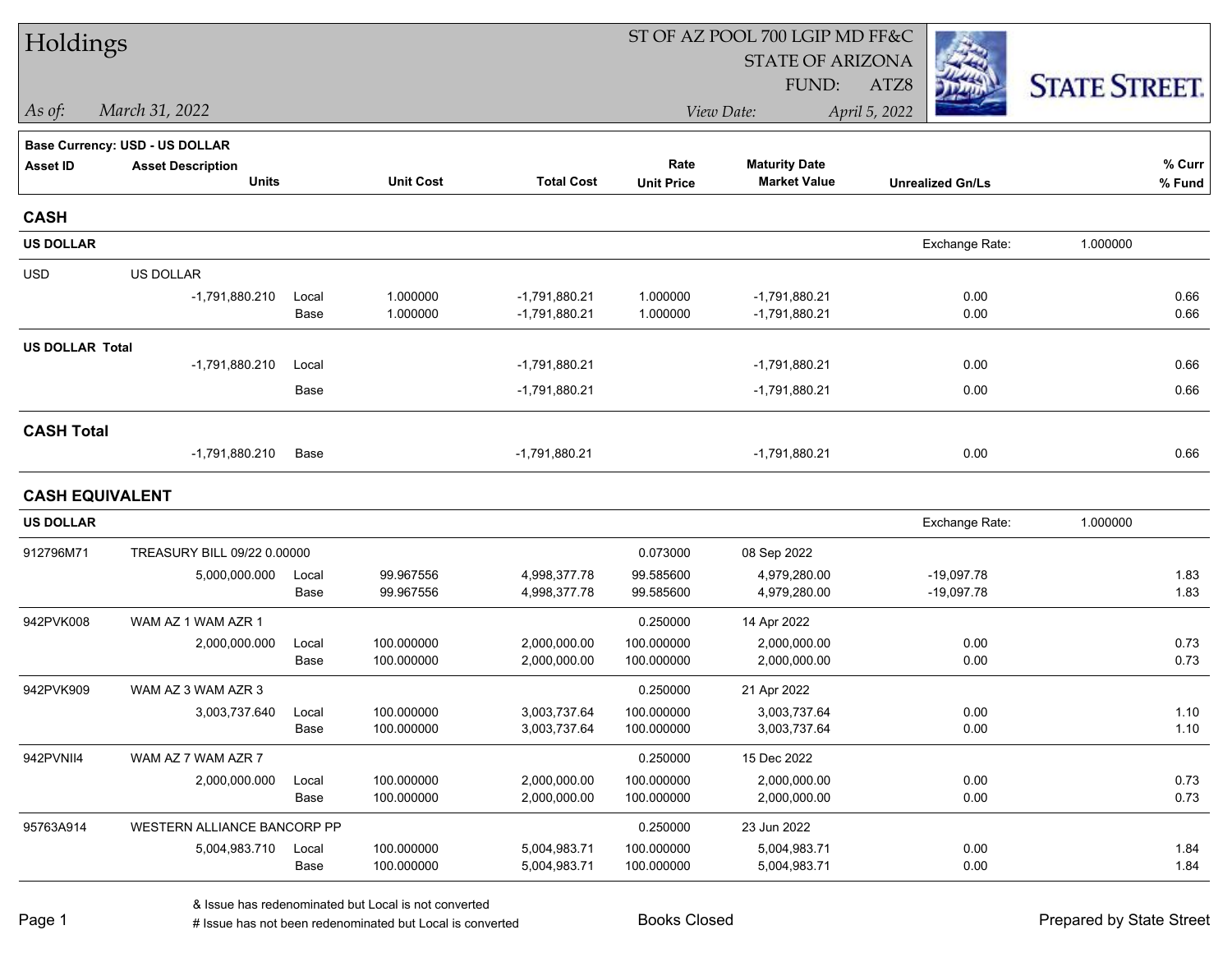| Holdings               |                                        |       |                  |                   |                   | ST OF AZ POOL 700 LGIP MD FF&C |                         |                      |  |
|------------------------|----------------------------------------|-------|------------------|-------------------|-------------------|--------------------------------|-------------------------|----------------------|--|
|                        |                                        |       |                  |                   |                   | <b>STATE OF ARIZONA</b>        |                         |                      |  |
|                        |                                        |       |                  |                   |                   | FUND:                          | ATZ8                    | <b>STATE STREET.</b> |  |
| $\vert$ As of:         | March 31, 2022                         |       |                  |                   |                   | View Date:                     | April 5, 2022           |                      |  |
|                        | Base Currency: USD - US DOLLAR         |       |                  |                   |                   |                                |                         |                      |  |
| <b>Asset ID</b>        | <b>Asset Description</b>               |       |                  |                   | Rate              | <b>Maturity Date</b>           |                         | % Curr               |  |
|                        | <b>Units</b>                           |       | <b>Unit Cost</b> | <b>Total Cost</b> | <b>Unit Price</b> | <b>Market Value</b>            | <b>Unrealized Gn/Ls</b> | $%$ Fund             |  |
| 979QHR003              | SOUTH STREET REPO                      |       |                  |                   | 0.350000          | 01 Apr 2022                    |                         |                      |  |
|                        | 24,509,671.320                         | Local | 100.000000       | 24,509,671.32     | 100.000000        | 24,509,671.32                  | 0.00                    | 9.01                 |  |
|                        |                                        | Base  | 100.000000       | 24,509,671.32     | 100.000000        | 24,509,671.32                  | 0.00                    | 9.01                 |  |
| <b>US DOLLAR Total</b> |                                        |       |                  |                   |                   |                                |                         |                      |  |
|                        | 41,518,392.670                         | Local |                  | 41,516,770.45     |                   | 41,497,672.67                  | $-19,097.78$            | 15.25                |  |
|                        |                                        | Base  |                  | 41,516,770.45     |                   | 41,497,672.67                  | $-19,097.78$            | 15.25                |  |
|                        | <b>CASH EQUIVALENT Total</b>           |       |                  |                   |                   |                                |                         |                      |  |
|                        | 41,518,392.670                         | Base  |                  | 41,516,770.45     |                   | 41,497,672.67                  | $-19,097.78$            | 15.25                |  |
| <b>FIXED INCOME</b>    |                                        |       |                  |                   |                   |                                |                         |                      |  |
| <b>US DOLLAR</b>       |                                        |       |                  |                   |                   |                                | Exchange Rate:          | 1.000000             |  |
| 36178GHQ0              | GNMA POOL AA8339 GN 08/27 FIXED 3      |       |                  |                   | 3.000000          | 15 Aug 2027                    |                         |                      |  |
|                        | 502,952.900                            | Local | 102.491875       | 515,485.86        | 100.766999        | 506,810.54                     | $-8,675.32$             | 0.19                 |  |
| Original Face:         | 5,000,000.000                          | Base  | 102.491875       | 515,485.86        | 100.766999        | 506,810.54                     | $-8,675.32$             | 0.19                 |  |
| 36179MAF7              | GNMA II POOL MA0006 G2 04/27 FIXED 2.5 |       |                  |                   | 2.500000          | 20 Apr 2027                    |                         |                      |  |
|                        | 396,286.970                            | Local | 101.892018       | 403,784.79        | 98.017349         | 388,429.98                     | $-15,354.81$            | 0.14                 |  |
| Original Face:         | 4,372,786.000                          | Base  | 101.892018       | 403,784.79        | 98.017349         | 388,429.98                     | $-15,354.81$            | 0.14                 |  |
| 36179MCH1              | GNMA II POOL MA0072 G2 05/27 FIXED 2.5 |       |                  |                   | 2.500000          | 20 May 2027                    |                         |                      |  |
|                        | 485,767.850                            | Local | 101.671300       | 493,886.49        | 98.985046         | 480,837.53                     | $-13,048.96$            | 0.18                 |  |
| Original Face:         | 5,000,000.000                          | Base  | 101.671300       | 493,886.49        | 98.985046         | 480,837.53                     | $-13,048.96$            | 0.18                 |  |
| 36179MGP9              | GNMA II POOL MA0206 G2 07/27 FIXED 3.5 |       |                  |                   | 3.500000          | 20 Jul 2027                    |                         |                      |  |
|                        | 305,306.740                            | Local | 102.743411       | 313,682.56        | 102.263956        | 312,218.75                     | $-1,463.81$             | 0.11                 |  |
| Original Face:         | 4,169,641.000                          | Base  | 102.743411       | 313,682.56        | 102.263956        | 312,218.75                     | $-1,463.81$             | 0.11                 |  |
| 36179NDH8              | GNMA II POOL MA1004 G2 05/43 FIXED 3   |       |                  |                   | 3.000000          | 20 May 2043                    |                         |                      |  |
|                        | 207,581.760                            | Local | 101.070759       | 209,804.46        | 98.576941         | 204,627.75                     | $-5,176.71$             | 0.08                 |  |
| Original Face:         | 2,000,000.000                          | Base  | 101.070759       | 209,804.46        | 98.576941         | 204,627.75                     | $-5,176.71$             | 0.08                 |  |
| 36202F3T1              | GNMA II POOL 005310 G2 02/27 FIXED 3.5 |       |                  |                   | 3.500000          | 20 Feb 2027                    |                         |                      |  |
|                        | 125,482.560                            | Local | 101.786272       | 127,724.02        | 100.561580        | 126, 187. 24                   | $-1,536.78$             | 0.05                 |  |
| Original Face:         | 2,910,888.000                          | Base  | 101.786272       | 127,724.02        | 100.561580        | 126, 187.24                    | $-1,536.78$             | 0.05                 |  |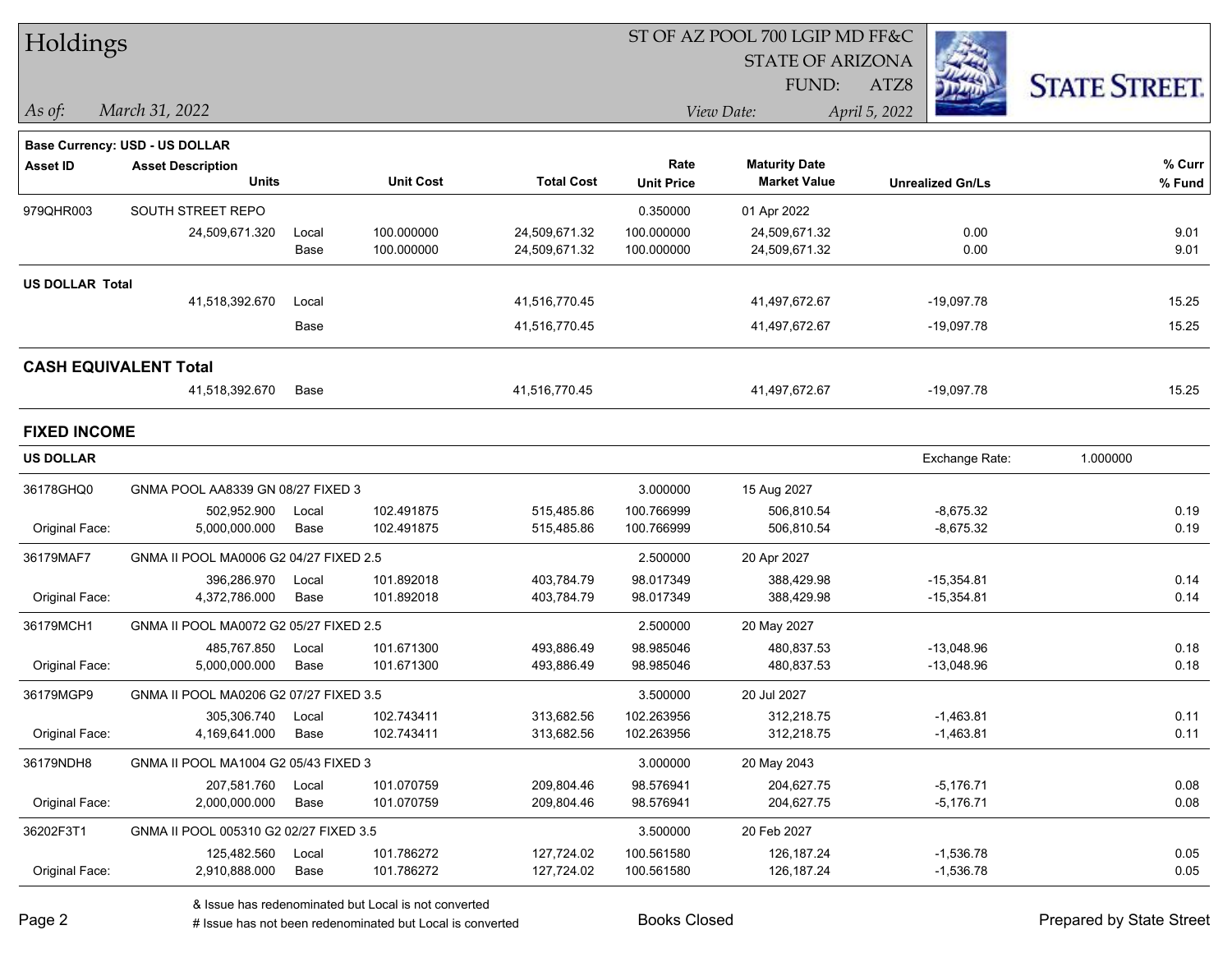| Holdings        |                                                |       |                  |                   | ST OF AZ POOL 700 LGIP MD FF&C |                                             |                         |                      |
|-----------------|------------------------------------------------|-------|------------------|-------------------|--------------------------------|---------------------------------------------|-------------------------|----------------------|
|                 |                                                |       |                  |                   |                                | <b>STATE OF ARIZONA</b>                     |                         |                      |
|                 |                                                |       |                  |                   |                                | FUND:                                       | ATZ8                    | <b>STATE STREET.</b> |
| As of:          | March 31, 2022                                 |       |                  |                   |                                | View Date:                                  | April 5, 2022           |                      |
|                 |                                                |       |                  |                   |                                |                                             |                         |                      |
|                 | Base Currency: USD - US DOLLAR                 |       |                  |                   |                                |                                             |                         |                      |
| <b>Asset ID</b> | <b>Asset Description</b><br><b>Units</b>       |       | <b>Unit Cost</b> | <b>Total Cost</b> | Rate<br><b>Unit Price</b>      | <b>Maturity Date</b><br><b>Market Value</b> | <b>Unrealized Gn/Ls</b> | % Curr<br>% Fund     |
| 36225E3Y6       | GNMA II POOL 082614 G2 09/40 FLOATING VAR      |       |                  |                   | 1.625000                       | 20 Sep 2040                                 |                         |                      |
|                 | 396,653.730                                    | Local | 102.835357       | 407,900.28        | 102.894242                     | 408,133.85                                  | 233.57                  | 0.15                 |
| Original Face:  | 9,450,000.000                                  | Base  | 102.835357       | 407,900.28        | 102.894242                     | 408,133.85                                  | 233.57                  | 0.15                 |
| 3622A2EM0       | GNMA POOL 783740 GN 12/27 FIXED 2.5            |       |                  |                   | 2.500000                       | 15 Dec 2027                                 |                         |                      |
|                 | 259,542.220                                    | Local | 100.860315       | 261,775.10        | 98.956542                      | 256,834.01                                  | $-4,941.09$             | 0.09                 |
| Original Face:  | 2,500,000.000                                  | Base  | 100.860315       | 261,775.10        | 98.956542                      | 256,834.01                                  | $-4,941.09$             | 0.09                 |
| 3622A2F31       | GNMA II POOL 783786 G2 06/28 FIXED 2.5         |       |                  |                   | 2.500000                       | 20 Jun 2028                                 |                         |                      |
|                 | 188,018.980                                    | Local | 100.838953       | 189,596.37        | 98.979106                      | 186,099.51                                  | $-3,496.86$             | 0.07                 |
| Original Face:  | 1,500,000.000                                  | Base  | 100.838953       | 189,596.37        | 98.979106                      | 186,099.51                                  | $-3,496.86$             | 0.07                 |
| 36230M3Y1       | GNMA POOL 753515 GN 11/40 FIXED 4              |       |                  |                   | 4.000000                       | 15 Nov 2040                                 |                         |                      |
|                 | 351,517.060                                    | Local | 104.968994       | 368,983.92        | 105.946633                     | 372,420.49                                  | 3,436.57                | 0.14                 |
| Original Face:  | 5,872,458.000                                  | Base  | 104.968994       | 368,983.92        | 105.946633                     | 372,420.49                                  | 3,436.57                | 0.14                 |
| 36241KZ76       | GNMA POOL 782566 GN 02/24 FIXED 5.5            |       |                  |                   | 5.500000                       | 15 Feb 2024                                 |                         |                      |
|                 | 6,526.030                                      | Local | 101.000302       | 6,591.31          | 102.191733                     | 6,669.06                                    | 77.75                   | 0.00                 |
| Original Face:  | 1,000,000.000                                  | Base  | 101.000302       | 6,591.31          | 102.191733                     | 6,669.06                                    | 77.75                   | 0.00                 |
| 36290TK65       | GNMA POOL 616917 GN 12/35 FIXED 5              |       |                  |                   | 5.000000                       | 15 Dec 2035                                 |                         |                      |
|                 | 23,822.940                                     | Local | 104.144073       | 24,810.18         | 108.078026                     | 25,747.36                                   | 937.18                  | 0.01                 |
| Original Face:  | 1,000,000.000                                  | Base  | 104.144073       | 24,810.18         | 108.078026                     | 25,747.36                                   | 937.18                  | 0.01                 |
| 36294XCP9       | GNMA POOL 662578 GN 09/22 FIXED 5              |       |                  |                   | 5.000000                       | 15 Sep 2022                                 |                         |                      |
|                 | 50.330                                         | Local | 100.238426       | 50.45             | 100.411004                     | 50.54                                       | 0.09                    | 0.00                 |
| Original Face:  | 25,000.000                                     | Base  | 100.238426       | 50.45             | 100.411004                     | 50.54                                       | 0.09                    | 0.00                 |
| 36297KGS4       | GNMA POOL 714009 GN 10/39 FIXED 5              |       |                  |                   | 5.000000                       | 15 Oct 2039                                 |                         |                      |
|                 | 47,714.340                                     | Local | 102.942554       | 49,118.36         | 110.399215                     | 52,676.26                                   | 3,557.90                | 0.02                 |
| Original Face:  | 2,000,000.000                                  | Base  | 102.942554       | 49,118.36         | 110.399215                     | 52,676.26                                   | 3,557.90                | 0.02                 |
| 38375UAN0       | GOVERNMENT NATIONAL MORTGAGE A GNR 2013 H21 FB |       |                  |                   | 0.806290                       | 20 Sep 2063                                 |                         |                      |
|                 | 559,830.400                                    | Local | 100.413213       | 562,143.69        | 100.022050                     | 559,953.84                                  | $-2,189.85$             | 0.21                 |
| Original Face:  | 1,500,000.000                                  | Base  | 100.413213       | 562,143.69        | 100.022050                     | 559,953.84                                  | $-2,189.85$             | 0.21                 |
| 38375UDJ6       | GOVERNMENT NATIONAL MORTGAGE A GNR 2014 H04 FB |       |                  |                   | 0.756290                       | 20 Feb 2064                                 |                         |                      |
|                 | 641,847.760                                    | Local | 100.364515       | 644,187.39        | 99.962200                      | 641,605.14                                  | $-2,582.25$             | 0.24                 |
| Original Face:  | 1,530,000.000                                  | Base  | 100.364515       | 644,187.39        | 99.962200                      | 641,605.14                                  | $-2,582.25$             | 0.24                 |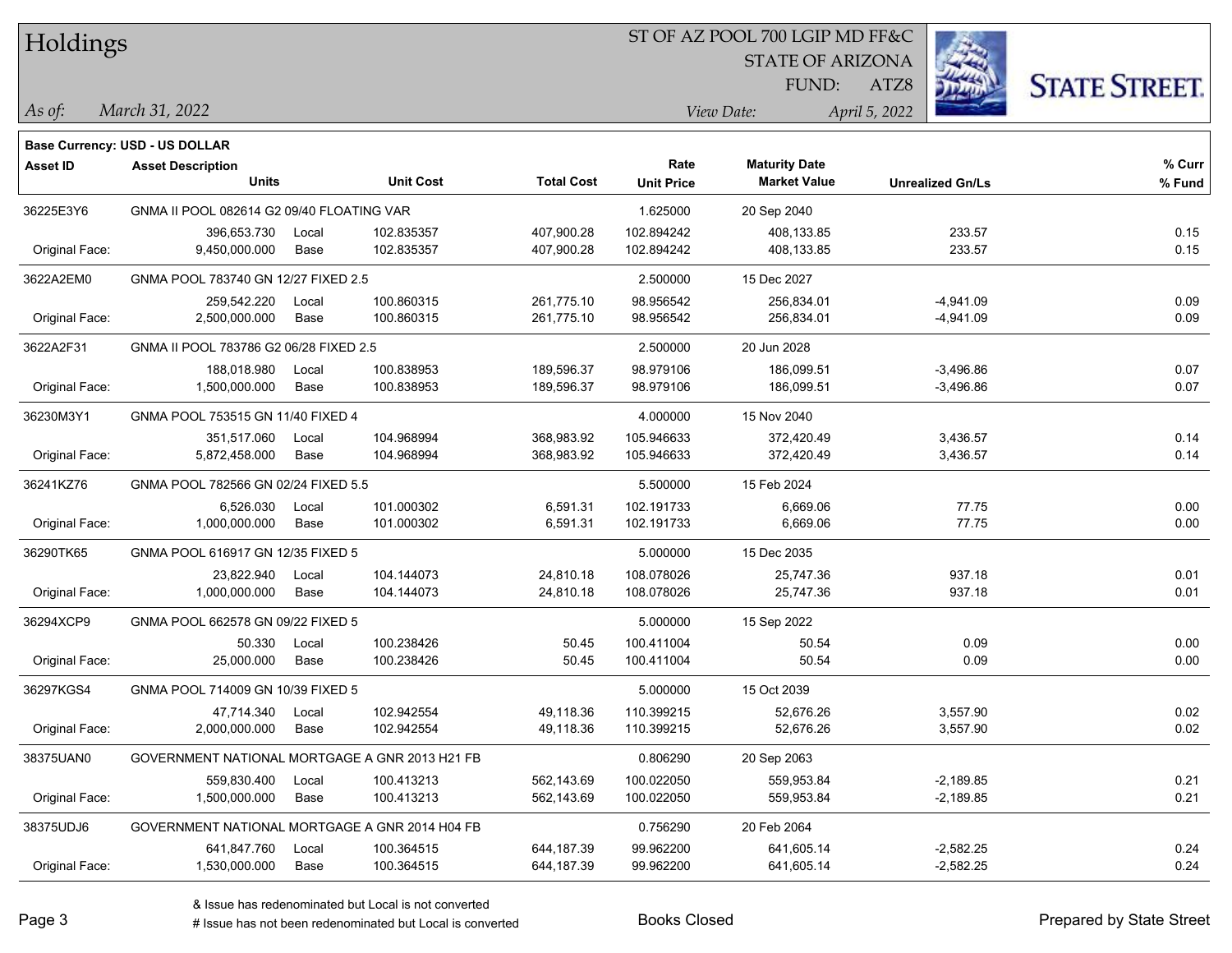Holdings

## ST OF AZ POOL 700 LGIP MD FF&C

STATE OF ARIZONA

FUND:



*March 31, 2022 As of: View Date: April 5, 2022*

**Base Currency: USD - US DOLLAR**

ATZ8

| Asset ID       | <b>Asset Description</b>                       |       |                  |                   | Rate              | <b>Maturity Date</b> |                         | % Curr |
|----------------|------------------------------------------------|-------|------------------|-------------------|-------------------|----------------------|-------------------------|--------|
|                | <b>Units</b>                                   |       | <b>Unit Cost</b> | <b>Total Cost</b> | <b>Unit Price</b> | <b>Market Value</b>  | <b>Unrealized Gn/Ls</b> | % Fund |
| 38376R4Z6      | GOVERNMENT NATIONAL MORTGAGE A GNR 2017 H14 FB |       |                  |                   | 1.031130          | 20 Jun 2067          |                         |        |
|                | 729,432.050                                    | Local | 101.961192       | 743,737.61        | 100.194050        | 730,847.51           | $-12,890.10$            | 0.27   |
| Original Face: | 1,200,000.000                                  | Base  | 101.961192       | 743,737.61        | 100.194050        | 730,847.51           | $-12,890.10$            | 0.27   |
| 38377YWD8      | GOVERNMENT NATIONAL MORTGAGE A GNR 2011 140 PC |       |                  |                   | 2.000000          | 16 Aug 2039          |                         |        |
|                | 85,246.860                                     | Local | 100.946252       | 86,053.51         | 100.312030        | 85,512.86            | -540.65                 | 0.03   |
| Original Face: | 2,720,000.000                                  | Base  | 100.946252       | 86,053.51         | 100.312030        | 85,512.86            | -540.65                 | 0.03   |
| 38378H4K9      | GOVERNMENT NATIONAL MORTGAGE A GNR 2012 124 KB |       |                  |                   | 2.000000          | 20 Jul 2042          |                         |        |
|                | 1,027,355.160                                  | Local | 101.916005       | 1,047,039.34      | 97.228950         | 998,886.63           | $-48, 152.71$           | 0.37   |
| Original Face: | 4,400,000.000                                  | Base  | 101.916005       | 1,047,039.34      | 97.228950         | 998,886.63           | $-48, 152.71$           | 0.37   |
| 38378KBF5      | GOVERNMENT NATIONAL MORTGAGE A GNR 2013 30 A   |       |                  |                   | 1.500000          | 16 May 2042          |                         |        |
|                | 327,201.690                                    | Local | 99.404239        | 325,252.35        | 99.672360         | 326,129.65           | 877.30                  | 0.12   |
| Original Face: | 3,000,000.000                                  | Base  | 99.404239        | 325,252.35        | 99.672360         | 326,129.65           | 877.30                  | 0.12   |
| 38378KRR2      | GOVERNMENT NATIONAL MORTGAGE A GNR 2013 78 AF  |       |                  |                   | 2.426180          | 16 Mar 2048          |                         |        |
|                | 156,638.770                                    | Local | 100.568416       | 157,529.13        | 97.591120         | 152,865.53           | $-4,663.60$             | 0.06   |
| Original Face: | 1,000,000.000                                  | Base  | 100.568416       | 157,529.13        | 97.591120         | 152,865.53           | $-4,663.60$             | 0.06   |
| 38378XEW7      | GOVERNMENT NATIONAL MORTGAGE A GNR 2014 101 AD |       |                  |                   | 3.000000          | 16 Jul 2050          |                         |        |
|                | 100,605.050                                    | Local | 101.220863       | 101,833.30        | 99.053600         | 99,652.92            | $-2,180.38$             | 0.04   |
| Original Face: | 1,000,000.000                                  | Base  | 101.220863       | 101,833.30        | 99.053600         | 99,652.92            | $-2,180.38$             | 0.04   |
| 38378XJS1      | GOVERNMENT NATIONAL MORTGAGE A GNR 2014 124 AC |       |                  |                   | 2.154000          | 16 May 2054          |                         |        |
|                | 0.010                                          | Local | 100.000000       | 0.01              | 99.997470         | 0.01                 | 0.00                    | 0.00   |
|                |                                                | Base  | 100.000000       | 0.01              | 99.997470         | 0.01                 | 0.00                    | 0.00   |
| 38378XJV4      | GOVERNMENT NATIONAL MORTGAGE A GNR 2014 124 AJ |       |                  |                   | 3.028000          | 16 Aug 2052          |                         |        |
|                | 237,824.800                                    | Local | 100.685828       | 239,455.87        | 97.437470         | 231,730.47           | $-7,725.40$             | 0.09   |
| Original Face: | 1,000,000.000                                  | Base  | 100.685828       | 239,455.87        | 97.437470         | 231,730.47           | $-7,725.40$             | 0.09   |
| 38378XLY5      | GOVERNMENT NATIONAL MORTGAGE A GNR 2014 120 AD |       |                  |                   | 2.850000          | 16 Feb 2049          |                         |        |
|                | 125,080.300                                    | Local | 100.767843       | 126,040.72        | 98.549440         | 123,265.94           | $-2,774.78$             | 0.05   |
| Original Face: | 1,000,000.000                                  | Base  | 100.767843       | 126,040.72        | 98.549440         | 123,265.94           | $-2,774.78$             | 0.05   |
| 38379RAN3      | GOVERNMENT NATIONAL MORTGAGE A GNR 2015 181 AB |       |                  |                   | 2.600000          | 16 Dec 2049          |                         |        |
|                | 1,327.060                                      | Local | 100.842464       | 1,338.24          | 99.915570         | 1,325.94             | $-12.30$                | 0.00   |
| Original Face: | 1,000,000.000                                  | Base  | 100.842464       | 1,338.24          | 99.915570         | 1,325.94             | $-12.30$                | 0.00   |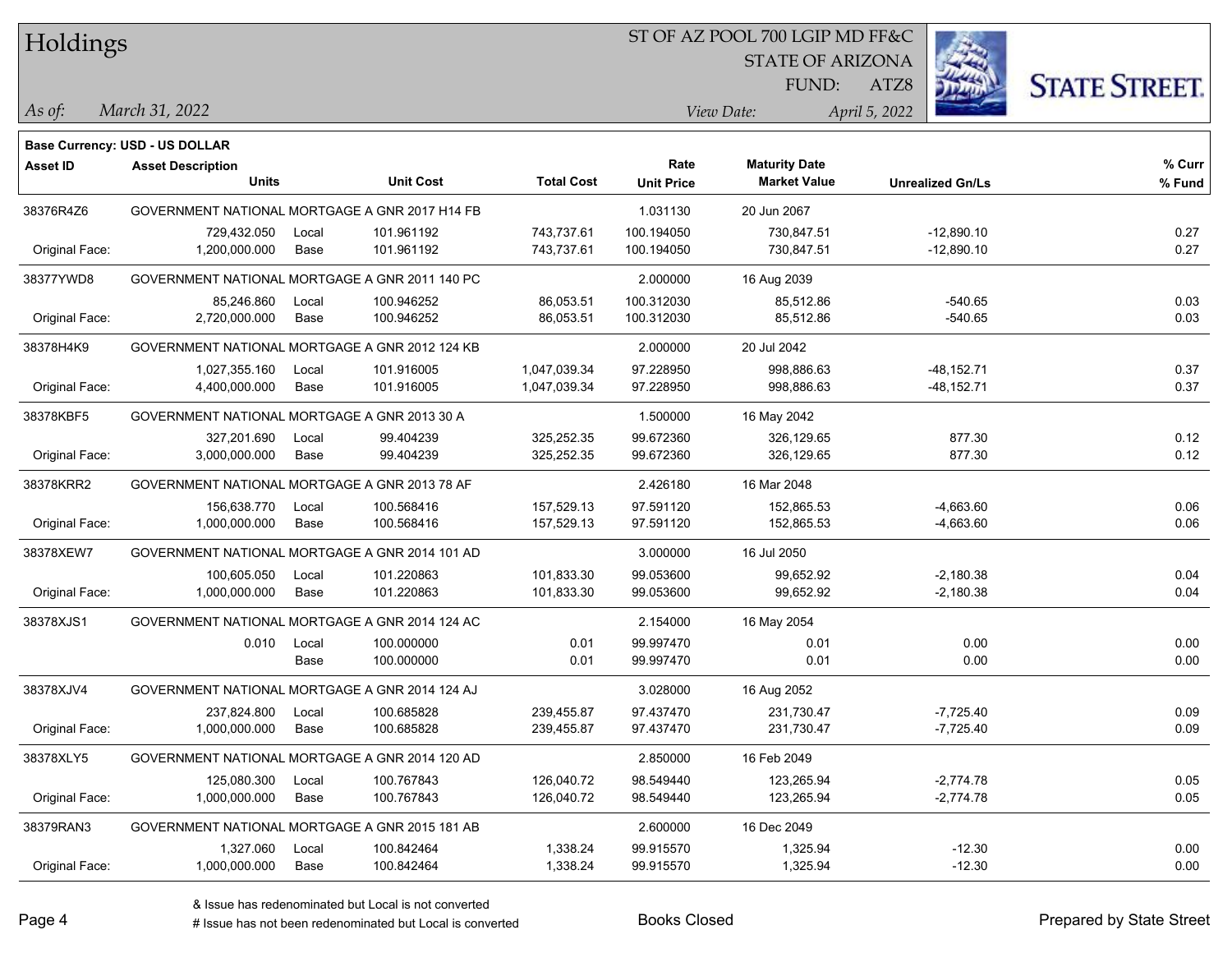Holdings

## ST OF AZ POOL 700 LGIP MD FF&C

STATE OF ARIZONA

FUND:



*March 31, 2022 As of: View Date: April 5, 2022*

ATZ8

|                 | Base Currency: USD - US DOLLAR                 |       |                  |                   |                   |                      |                         |        |
|-----------------|------------------------------------------------|-------|------------------|-------------------|-------------------|----------------------|-------------------------|--------|
| <b>Asset ID</b> | <b>Asset Description</b>                       |       |                  |                   | Rate              | <b>Maturity Date</b> |                         | % Curr |
|                 | <b>Units</b>                                   |       | <b>Unit Cost</b> | <b>Total Cost</b> | <b>Unit Price</b> | <b>Market Value</b>  | <b>Unrealized Gn/Ls</b> | % Fund |
| 38379RMD2       | GOVERNMENT NATIONAL MORTGAGE A GNR 2017 23 AC  |       |                  |                   | 2.300000          | 16 Mar 2057          |                         |        |
|                 | 0.030                                          | Local | 300.000000       | 0.09              | 98.220350         | 0.03                 | $-0.06$                 | 0.00   |
|                 |                                                | Base  | 300.000000       | 0.09              | 98.220350         | 0.03                 | $-0.06$                 | 0.00   |
| 38380L5J8       | GOVERNMENT NATIONAL MORTGAGE A GNR 2020 H05 DA |       |                  |                   | 1.625000          | 20 Jan 2070          |                         |        |
|                 | 2,274,210.400                                  | Local | 100.794309       | 2.292.274.66      | 98.209719         | 2.233.495.64         | $-58.779.02$            | 0.82   |
| Original Face:  | 4,000,000.000                                  | Base  | 100.794309       | 2,292,274.66      | 98.209719         | 2,233,495.64         | $-58,779.02$            | 0.82   |
| 38380LD26       | GOVERNMENT NATIONAL MORTGAGE A GNR 2019 H15 GA |       |                  |                   | 2.250000          | 20 Aug 2069          |                         |        |
|                 | 1,015,253.880                                  | Local | 102.807697       | 1,043,759.13      | 98.399661         | 999,006.38           | $-44,752.75$            | 0.37   |
| Original Face:  | 3,000,000.000                                  | Base  | 102.807697       | 1,043,759.13      | 98.399661         | 999,006.38           | -44,752.75              | 0.37   |
| 38380LN25       | GOVERNMENT NATIONAL MORTGAGE A GNR 2019 H18 KA |       |                  |                   | 2.200000          | 20 Nov 2069          |                         |        |
|                 | 1,036,912.160                                  | Local | 100.338838       | 1,040,425.61      | 99.026539         | 1,026,818.22         | $-13,607.39$            | 0.38   |
| Original Face:  | 2,000,000.000                                  | Base  | 100.338838       | 1,040,425.61      | 99.026539         | 1,026,818.22         | $-13,607.39$            | 0.38   |
| 38380LRE5       | GOVERNMENT NATIONAL MORTGAGE A GNR 2019 H04 CA |       |                  |                   | 3.000000          | 20 Mar 2069          |                         |        |
|                 | 495,636.960                                    | Local | 100.066079       | 495,964.47        | 98.402400         | 487,718.66           | $-8,245.81$             | 0.18   |
| Original Face:  | 2,000,000.000                                  | Base  | 100.066079       | 495,964.47        | 98.402400         | 487,718.66           | $-8,245.81$             | 0.18   |
| 38380Q2A9       | GOVERNMENT NATIONAL MORTGAGE A GNR 2021 H08 EA |       |                  |                   | 3.785620          | 20 Apr 2071          |                         |        |
|                 | 1,591,233.130                                  | Local | 107.680462       | 1,713,447.19      | 101.487751        | 1,614,906.72         | $-98,540.47$            | 0.59   |
| Original Face:  | 1,978,780.000                                  | Base  | 107.680462       | 1,713,447.19      | 101.487751        | 1,614,906.72         | $-98,540.47$            | 0.59   |
| 38382EQ59       | GOVERNMENT NATIONAL MORTGAGE A GNR 2020 61 QA  |       |                  |                   | 1.500000          | 20 Apr 2050          |                         |        |
|                 | 996,429.140                                    | Local | 102.155504       | 1,017,907.21      | 92.713510         | 923,824.43           | $-94,082.78$            | 0.34   |
| Original Face:  | 2,000,000.000                                  | Base  | 102.155504       | 1,017,907.21      | 92.713510         | 923,824.43           | $-94,082.78$            | 0.34   |
| 38382MSY6       | GOVERNMENT NATIONAL MORTGAGE A GNR 2021 8 BP   |       |                  |                   | 1.250000          | 20 Jan 2051          |                         |        |
|                 | 2,925,848.680                                  | Local | 101.381812       | 2,966,278.41      | 92.734360         | 2,713,267.05         | $-253,011.36$           | 1.00   |
| Original Face:  | 3,185,000.000                                  | Base  | 101.381812       | 2,966,278.41      | 92.734360         | 2,713,267.05         | -253,011.36             | 1.00   |
| 38382NFY8       | GOVERNMENT NATIONAL MORTGAGE A GNR 2021 27 TA  |       |                  |                   | 1.500000          | 20 Feb 2051          |                         |        |
|                 | 1,387,621.240                                  | Local | 102.287212       | 1,419,359.08      | 93.132440         | 1,292,325.52         | $-127,033.56$           | 0.47   |
| Original Face:  | 2,000,000.000                                  | Base  | 102.287212       | 1,419,359.08      | 93.132440         | 1,292,325.52         | $-127,033.56$           | 0.47   |
| 38382TL36       | GOVERNMENT NATIONAL MORTGAGE A GNR 2021 98 WT  |       |                  |                   | 2.482220          | 20 Jun 2036          |                         |        |
|                 | 1,563,100.960                                  | Local | 104.214368       | 1,628,975.78      | 96.260350         | 1,504,646.45         | $-124,329.33$           | 0.55   |
| Original Face:  | 2,000,000.000                                  | Base  | 104.214368       | 1,628,975.78      | 96.260350         | 1,504,646.45         | $-124,329.33$           | 0.55   |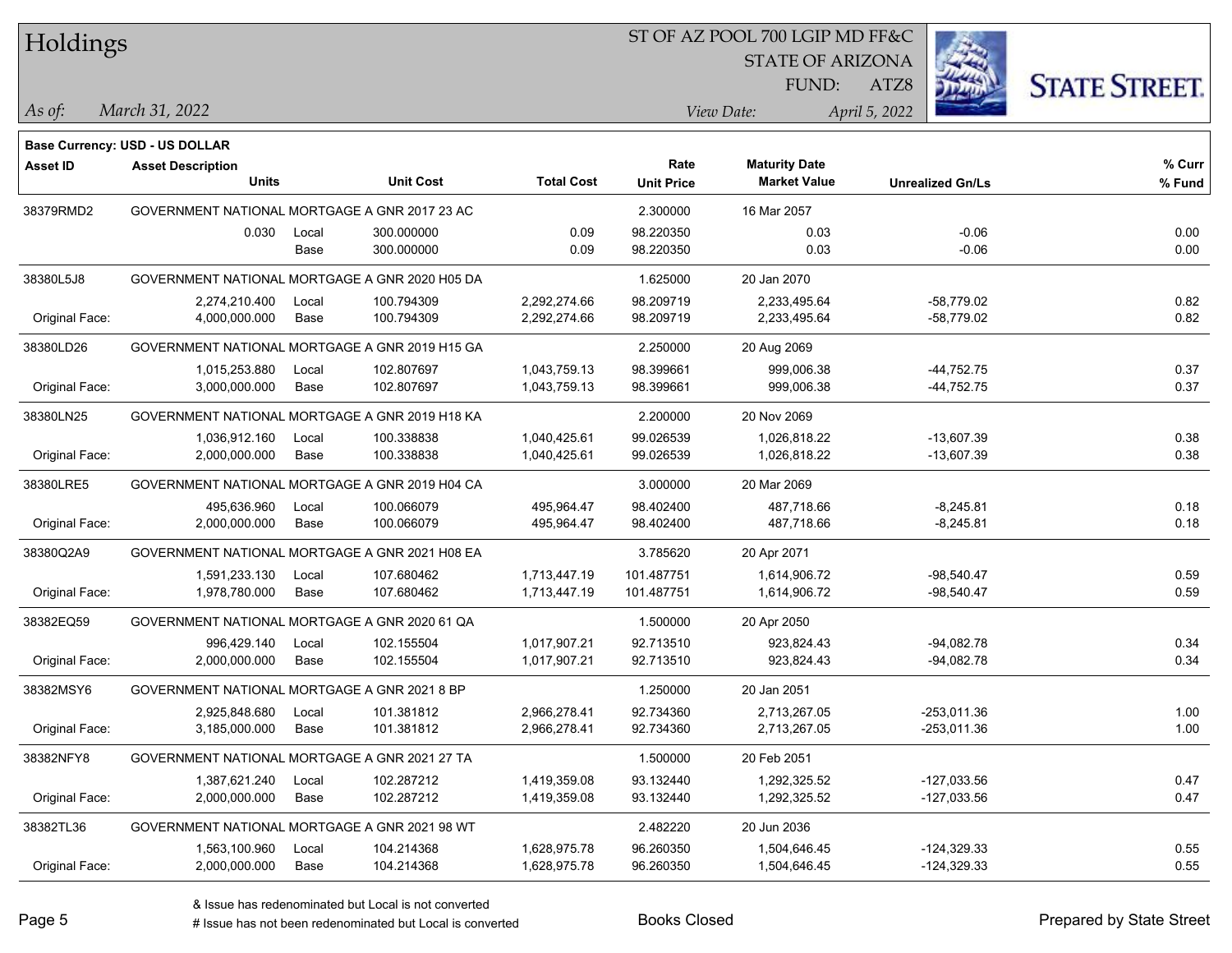Holdings STATE OF ARIZONA **STATE STREET.** FUND: ATZ8 *March 31, 2022 As of: View Date: April 5, 2022* **Base Currency: USD - US DOLLAR Asset ID Asset Description Rate Maturity Date % Curr Units Unit Cost Total Cost Unit Price Market Value Unrealized Gn/Ls % Fund** 38382UFN6 GOVERNMENT NATIONAL MORTGAGE A GNR 2021 104 DA 2.000000 20 Jun 2051 2,861,177.400 Local 102.767447 2,940,358.97 95.772210 2,740,212.83 -200,146.14 1.01 Original Face: 3,000,000.000 Base 102.767447 2,940,358.97 95.772210 2,740,212.83 -200,146.14 1.01 6903535F0 INT DEVELOPMENT FIN CORP US GOVT GUAR 01/27 VAR 0.350000 20 Jan 2027 4,166,666.670 Local 100.000000 4,166,666.68 100.000000 4,166,666.67 1.53 Original Face: 5,000,000.000 Base 100.000000 4,166,666.68 100.000000 4,166,666.67 1.53 6903538B6 INT DEVELOPMENT FIN CORP US GOVT GUAR 09/26 VAR 0.390000 15 Sep 2026 4,125,000.040 Local 100.000000 4,125,000.04 100.000000 4,125,000.04 0.00 1.52 Original Face: 5,500,000.000 Base 100.000000 4,125,000.04 100.000000 4,125,000.04 0.00 1.52 742651DX7 PRIVATE EXPORT FUNDING US GOVT GUAR 11/24 1.75 1.750 1.750000 15 Nov 2024 2,000,000.000 Local 99.930492 1,998,609.84 97.588985 1,951,779.70 46,830.14 0.72 Base 99.930492 1,998,609.84 97.588985 1,951,779.70 -46,830.14 0.72 90376PBT7 INT DEVELOPMENT FIN CORP US GOVT GUAR 01/25 0.00000 24 Jan 2025 3,000,000.000 Local 100.999946 3,029,998.38 95.517920 2,865,537.60 -164,460.78 1.05 Base 100.999946 3,029,998.38 95.517920 2,865,537.60 -164,460.78 1.05 90376PBY6 INT DEVELOPMENT FIN CORP US GOVT GUAR 07/27 0.00000 0.010000 17 Jul 2025 3,900,000.000 Local 101.024345 3,939,949.47 95.366670 3,719,300.13 -220,649.34 1.37 Base 101.024345 3,939,949.47 95.366670 3,719,300.13 -220,649.34 1.37 90376PCK5 INT DEVELOPMENT FIN CORP GOVT GUARANT 01/24 0.00000 0.010000 0.010000 17 Jan 2024 2,000,000.000 Local 100.602364 2,012,047.28 97.100630 1,942,012.60 -70,034.68 0.71 Base 100.602364 2,012,047.28 97.100630 1,942,012.60 70,034.68 0.71 90376PCW9 INT DEVELOPMENT FIN CORP US GOVT GUAR 04/26 0.00000 2,534,814.810 Local 100.166340 2,539,031.22 100.153061 2,538,694.62 336.60 0.93 Base 100.166340 2,539,031.22 100.153061 2,538,694.62 -336.60 0.93 90376PCX7 INT DEVELOPMENT FIN CORP US GOVT GUAR 04/26 0.00000 00000 00000 09 Apr 2026 5,000,000.000 Local 100.372747 5,018,637.35 98.952000 4,947,600.00 71,037.35 1.82 Base 100.372747 5,018,637.35 98.952000 4,947,600.00 -71,037.35 1.82 90376PDJ7 INT DEVELOPMENT FIN CORP US GOVT GUAR 06/25 0.00000 0.010000 21 Jun 2025 1,826,194.980 Local 100.694864 1,838,884.55 95.135604 1,737,361.62 -101,522.93 0.64

ST OF AZ POOL 700 LGIP MD FF&C

Base 100.694864 1,838,884.55 95.135604 1,737,361.62 -101,522.93 0.64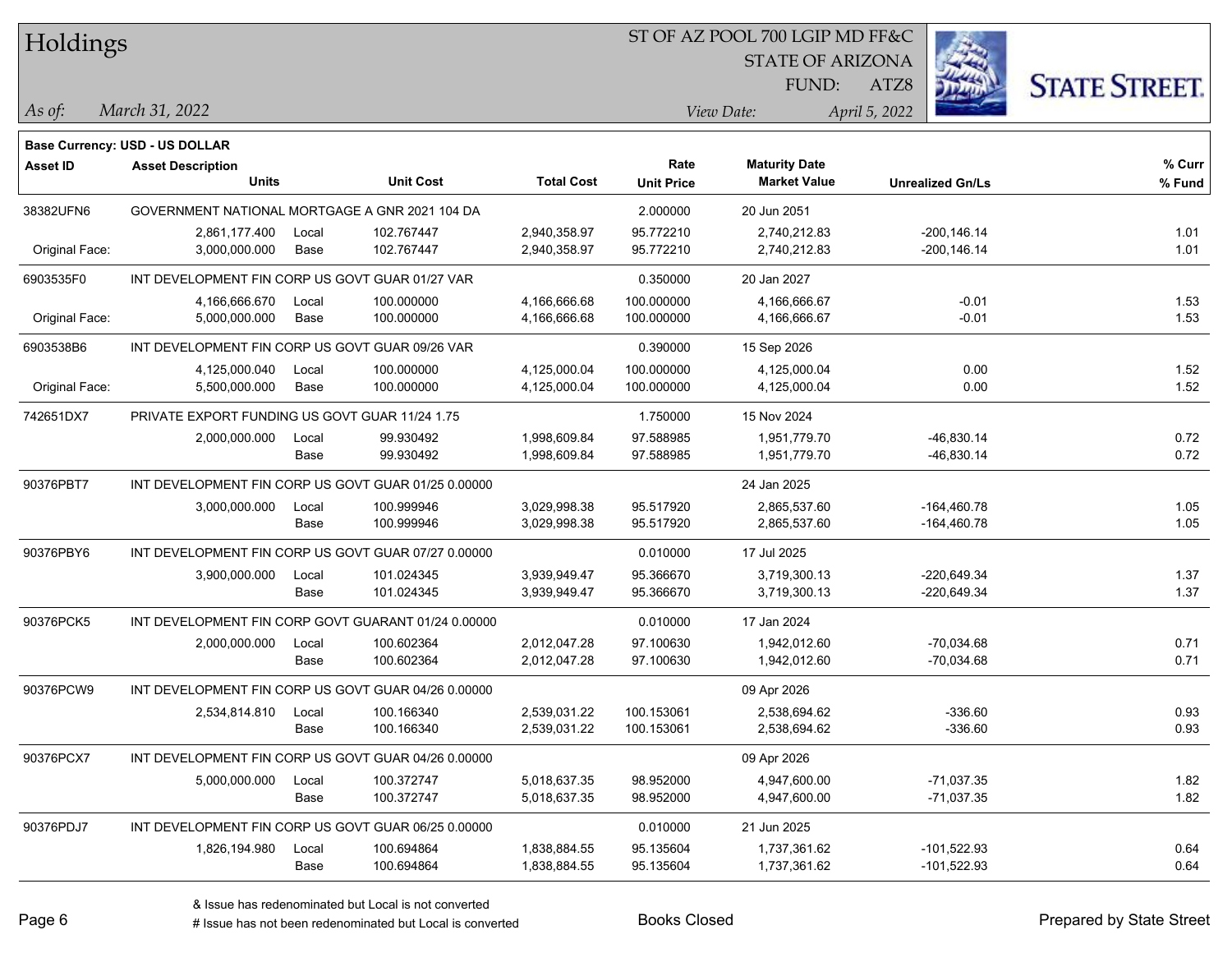| Holdings        |                                    |       |                                                     |                   |                   | ST OF AZ POOL 700 LGIP MD FF&C |                         |                      |
|-----------------|------------------------------------|-------|-----------------------------------------------------|-------------------|-------------------|--------------------------------|-------------------------|----------------------|
|                 |                                    |       |                                                     |                   |                   | <b>STATE OF ARIZONA</b>        |                         |                      |
|                 |                                    |       |                                                     |                   |                   | FUND:                          | ATZ8                    | <b>STATE STREET.</b> |
| As of:          | March 31, 2022                     |       |                                                     |                   |                   | View Date:                     | April 5, 2022           |                      |
|                 | Base Currency: USD - US DOLLAR     |       |                                                     |                   |                   |                                |                         |                      |
| <b>Asset ID</b> | <b>Asset Description</b>           |       |                                                     |                   | Rate              | <b>Maturity Date</b>           |                         | % Curr               |
|                 | Units                              |       | <b>Unit Cost</b>                                    | <b>Total Cost</b> | <b>Unit Price</b> | <b>Market Value</b>            | <b>Unrealized Gn/Ls</b> | % Fund               |
| 90376PDL2       |                                    |       | INT DEVELOPMENT FIN CORP US GOVT GUAR 07/23 0.00000 |                   |                   | 17 Jul 2023                    |                         |                      |
|                 | 4,000,000.000                      | Local | 100.258752                                          | 4,010,350.07      | 97.991319         | 3,919,652.76                   | $-90,697.31$            | 1.44                 |
|                 |                                    | Base  | 100.258752                                          | 4,010,350.07      | 97.991319         | 3,919,652.76                   | $-90,697.31$            | 1.44                 |
| 90376PDM0       |                                    |       | INT DEVELOPMENT FIN CORP US GOVT GUAR 01/25 0.00000 |                   |                   | 17 Jan 2025                    |                         |                      |
|                 | 2,800,000.000                      | Local | 100.552813                                          | 2,815,478.75      | 95.517427         | 2,674,487.96                   | $-140,990.79$           | 0.98                 |
|                 |                                    | Base  | 100.552813                                          | 2,815,478.75      | 95.517427         | 2,674,487.96                   | -140,990.79             | 0.98                 |
| 90376PDN8       |                                    |       | INT DEVELOPMENT FIN CORP US GOVT GUAR 01/26 0.00000 |                   |                   | 17 Jan 2026                    |                         |                      |
|                 | 3,000,000.000                      | Local | 100.699981                                          | 3,020,999.42      | 93.945416         | 2,818,362.48                   | $-202,636.94$           | 1.04                 |
|                 |                                    | Base  | 100.699981                                          | 3,020,999.42      | 93.945416         | 2,818,362.48                   | $-202,636.94$           | 1.04                 |
| 90376PDS7       |                                    |       | INT DEVELOPMENT FIN CORP US GOVT GUAR 07/22 0.00000 |                   | 0.010000          | 23 Jul 2022                    |                         |                      |
|                 | 6,500,000.000                      | Local | 100.103231                                          | 6,506,710.04      | 99.761951         | 6,484,526.82                   | $-22,183.22$            | 2.38                 |
|                 |                                    | Base  | 100.103231                                          | 6,506,710.04      | 99.761951         | 6,484,526.82                   | $-22,183.22$            | 2.38                 |
| 90376PDV0       |                                    |       | INT DEVELOPMENT FIN CORP US GOVT GUAR 01/25 0.00000 |                   | 0.010000          | 17 Jan 2025                    |                         |                      |
|                 | 2,500,000.000                      | Local | 100.496814                                          | 2,512,420.36      | 95.390272         | 2,384,756.80                   | $-127,663.56$           | 0.88                 |
|                 |                                    | Base  | 100.496814                                          | 2,512,420.36      | 95.390272         | 2,384,756.80                   | $-127,663.56$           | 0.88                 |
| 90376PDW8       |                                    |       | INT DEVELOPMENT FIN CORP US GOVT GUAR 08/23 0.00000 |                   | 0.010000          | 11 Aug 2023                    |                         |                      |
|                 | 5,000,000.000                      | Local | 100.203373                                          | 5,010,168.63      | 97.703479         | 4,885,173.95                   | $-124,994.68$           | 1.79                 |
|                 |                                    | Base  | 100.203373                                          | 5,010,168.63      | 97.703479         | 4,885,173.95                   | $-124,994.68$           | 1.79                 |
| 90376PEQ0       |                                    |       | INT DEVELOPMENT FIN CORP US GOVT GUAR 12/22 0.00000 |                   |                   | 14 Dec 2022                    |                         |                      |
|                 | 5,000,000.000                      | Local | 100.148228                                          | 5,007,411.41      | 99.647671         | 4,982,383.55                   | $-25,027.86$            | 1.83                 |
|                 |                                    | Base  | 100.148228                                          | 5,007,411.41      | 99.647671         | 4,982,383.55                   | $-25,027.86$            | 1.83                 |
| 912796M89       | <b>TREASURY BILL 10/22 0.00000</b> |       |                                                     |                   | 0.010000          | 06 Oct 2022                    |                         |                      |
|                 | 5,000,000.000                      | Local | 99.956656                                           | 4,997,832.78      | 99.462633         | 4,973,131.65                   | $-24,701.13$            | 1.83                 |
|                 |                                    | Base  | 99.956656                                           | 4,997,832.78      | 99.462633         | 4,973,131.65                   | $-24,701.13$            | 1.83                 |
| 912796P86       | TREASURY BILL 12/21 0.00000        |       |                                                     |                   |                   | 28 Dec 2021                    |                         |                      |
|                 | 0.000                              | Local | 0.000000                                            | $-0.03$           | 0.000000          | 0.00                           | 0.03                    | 0.00                 |
|                 |                                    | Base  | 0.000000                                            | $-0.03$           | 0.000000          | 0.00                           | 0.03                    | 0.00                 |
| 912796R50       | TREASURY BILL 06/22 0.00000        |       |                                                     |                   | 0.010000          | 30 Jun 2022                    |                         |                      |
|                 | 3,000,000.000                      | Local | 99.955250                                           | 2,998,657.51      | 99.869290         | 2,996,078.70                   | $-2,578.81$             | 1.10                 |
|                 |                                    | Base  | 99.955250                                           | 2,998,657.51      | 99.869290         | 2,996,078.70                   | $-2,578.81$             | 1.10                 |

 $\overline{\phantom{0}}$ 

 $\overline{\phantom{0}}$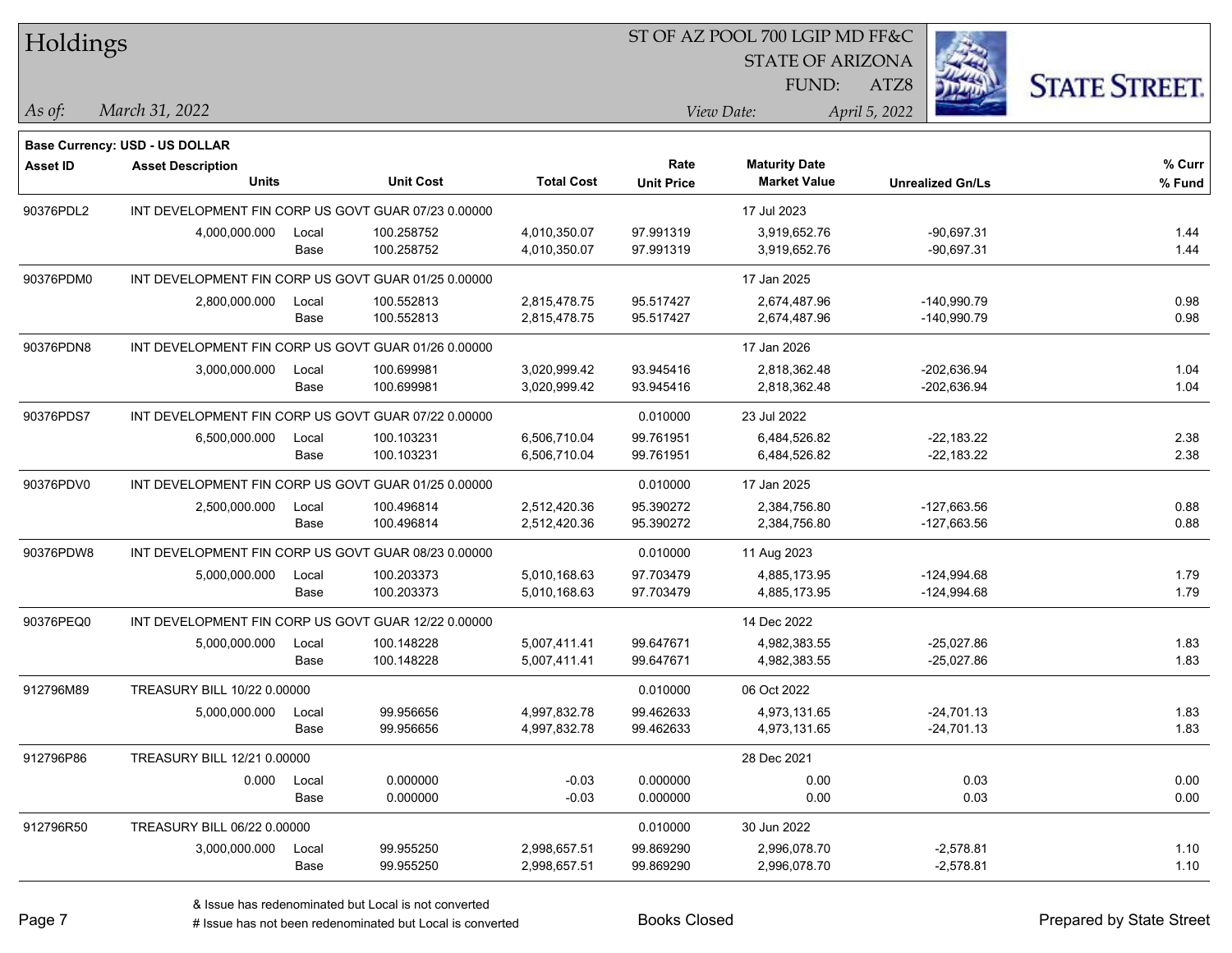| Holdings        |                                       |       |                  |                   |                   | ST OF AZ POOL 700 LGIP MD FF&C |                         |                      |
|-----------------|---------------------------------------|-------|------------------|-------------------|-------------------|--------------------------------|-------------------------|----------------------|
|                 |                                       |       |                  |                   |                   | <b>STATE OF ARIZONA</b>        |                         |                      |
|                 |                                       |       |                  |                   |                   | FUND:                          | ATZ8                    | <b>STATE STREET.</b> |
| As of:          | March 31, 2022                        |       |                  |                   |                   | View Date:                     | April 5, 2022           |                      |
|                 | <b>Base Currency: USD - US DOLLAR</b> |       |                  |                   |                   |                                |                         |                      |
| <b>Asset ID</b> | <b>Asset Description</b>              |       |                  |                   | Rate              | <b>Maturity Date</b>           |                         | % Curr               |
|                 | <b>Units</b>                          |       | <b>Unit Cost</b> | <b>Total Cost</b> | <b>Unit Price</b> | <b>Market Value</b>            | <b>Unrealized Gn/Ls</b> | % Fund               |
| 912796V30       | TREASURY BILL 05/22 0.00000           |       |                  |                   |                   | 31 May 2022                    |                         |                      |
|                 | 3,000,000.000                         | Local | 99.950833        | 2,998,525.00      | 99.942533         | 2,998,275.99                   | $-249.01$               | 1.10                 |
|                 |                                       | Base  | 99.950833        | 2,998,525.00      | 99.942533         | 2,998,275.99                   | $-249.01$               | 1.10                 |
| 912796V97       | CASH MGMT BILL 06/22 0.00000          |       |                  |                   |                   | 14 Jun 2022                    |                         |                      |
|                 | 2,000,000.000                         | Local | 99.911611        | 1,998,232.22      | 99.917778         | 1,998,355.56                   | 123.34                  | 0.73                 |
|                 |                                       | Base  | 99.911611        | 1,998,232.22      | 99.917778         | 1,998,355.56                   | 123.34                  | 0.73                 |
| 912796Y94       | CASH MGMT BILL 12/21 0.00000          |       |                  |                   |                   | 31 Dec 2021                    |                         |                      |
|                 | 0.000                                 | Local | 0.000000         | $-0.04$           | 0.000000          | 0.00                           | 0.04                    | 0.00                 |
|                 |                                       | Base  | 0.000000         | $-0.04$           | 0.000000          | 0.00                           | 0.04                    | 0.00                 |
| 9128284L1       | US TREASURY N/B 04/23 2.75            |       |                  |                   | 2.750000          | 30 Apr 2023                    |                         |                      |
|                 | 2,000,000.000                         | Local | 102.766236       | 2,055,324.71      | 101.035156        | 2,020,703.12                   | $-34,621.59$            | 0.74                 |
|                 |                                       | Base  | 102.766236       | 2,055,324.71      | 101.035156        | 2,020,703.12                   | $-34,621.59$            | 0.74                 |
| 9128286Z8       | US TREASURY N/B 06/24 1.75            |       |                  |                   | 1.750000          | 30 Jun 2024                    |                         |                      |
|                 | 2,000,000.000                         | Local | 102.946789       | 2,058,935.78      | 98.625000         | 1,972,500.00                   | $-86,435.78$            | 0.72                 |
|                 |                                       | Base  | 102.946789       | 2,058,935.78      | 98.625000         | 1,972,500.00                   | $-86,435.78$            | 0.72                 |
| 912828Q29       | US TREASURY N/B 03/23 1.5             |       |                  |                   | 1.500000          | 31 Mar 2023                    |                         |                      |
|                 | 2,000,000.000                         | Local | 101.337240       | 2,026,744.80      | 99.792969         | 1,995,859.38                   | $-30,885.42$            | 0.73                 |
|                 |                                       | Base  | 101.337240       | 2,026,744.80      | 99.792969         | 1,995,859.38                   | $-30,885.42$            | 0.73                 |
| 912828R69       | US TREASURY N/B 05/23 1.625           |       |                  |                   | 1.625000          | 31 May 2023                    |                         |                      |
|                 | 2,000,000.000                         | Local | 101.666461       | 2,033,329.22      | 99.710938         | 1,994,218.76                   | $-39,110.46$            | 0.73                 |
|                 |                                       | Base  | 101.666461       | 2,033,329.22      | 99.710938         | 1,994,218.76                   | $-39,110.46$            | 0.73                 |
| 912828S35       | US TREASURY N/B 06/23 1.375           |       |                  |                   | 1.375000          | 30 Jun 2023                    |                         |                      |
|                 | 3,000,000.000                         | Local | 101.524326       | 3,045,729.79      | 99.316406         | 2,979,492.18                   | $-66,237.61$            | 1.09                 |
|                 |                                       | Base  | 101.524326       | 3,045,729.79      | 99.316406         | 2,979,492.18                   | $-66,237.61$            | 1.09                 |
| 912828S92       | US TREASURY N/B 07/23 1.25            |       |                  |                   | 1.250000          | 31 Jul 2023                    |                         |                      |
|                 | 2,000,000.000                         | Local | 101.366875       | 2,027,337.50      | 99.003906         | 1,980,078.12                   | $-47,259.38$            | 0.73                 |
|                 |                                       | Base  | 101.366875       | 2,027,337.50      | 99.003906         | 1,980,078.12                   | $-47,259.38$            | 0.73                 |
| 912828YN4       | US TREASURY FRN 10/21 VAR             |       |                  |                   | 0.355008          | 31 Oct 2021                    |                         |                      |
|                 | 0.000                                 | Local | 0.000000         | $-0.02$           | 0.000000          | 0.00                           | 0.02                    | 0.00                 |
|                 |                                       | Base  | 0.000000         | $-0.02$           | 0.000000          | 0.00                           | 0.02                    | 0.00                 |

٦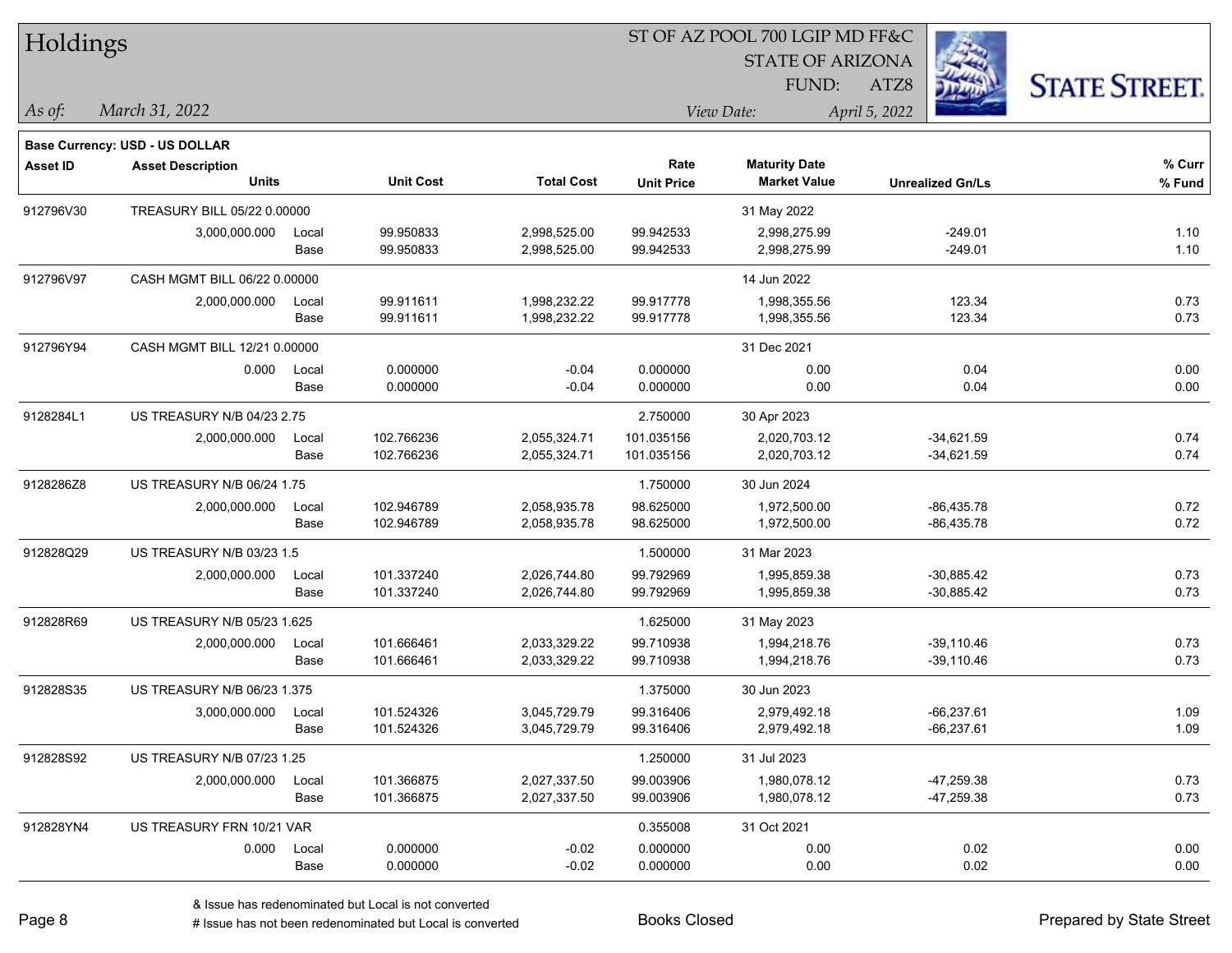| Holdings        |                                                            |       |                  |                   |                   | ST OF AZ POOL 700 LGIP MD FF&C |                         |                      |
|-----------------|------------------------------------------------------------|-------|------------------|-------------------|-------------------|--------------------------------|-------------------------|----------------------|
|                 |                                                            |       |                  |                   |                   | <b>STATE OF ARIZONA</b>        |                         |                      |
|                 |                                                            |       |                  |                   |                   | <b>FUND:</b>                   | ATZ8                    | <b>STATE STREET.</b> |
| As of:          | March 31, 2022                                             |       |                  |                   | View Date:        |                                | April 5, 2022           |                      |
|                 |                                                            |       |                  |                   |                   |                                |                         |                      |
| <b>Asset ID</b> | Base Currency: USD - US DOLLAR<br><b>Asset Description</b> |       |                  |                   | Rate              | <b>Maturity Date</b>           |                         | % Curr               |
|                 | Units                                                      |       | <b>Unit Cost</b> | <b>Total Cost</b> | <b>Unit Price</b> | <b>Market Value</b>            | <b>Unrealized Gn/Ls</b> | $%$ Fund             |
| 912828YP9       | US TREASURY N/B 10/21 1.5                                  |       |                  |                   | 1.500000          | 31 Oct 2021                    |                         |                      |
|                 | 0.000                                                      | Local | 0.000000         | $-0.02$           | 0.000000          | 0.00                           | 0.02                    | 0.00                 |
|                 |                                                            | Base  | 0.000000         | $-0.02$           | 0.000000          | 0.00                           | 0.02                    | 0.00                 |
| 912828YZ7       | US TREASURY N/B 12/21 1.625                                |       |                  |                   | 1.625000          | 31 Dec 2021                    |                         |                      |
|                 | 0.000                                                      | Local | 0.000000         | $-0.01$           | 0.000000          | 0.00                           | 0.01                    | 0.00                 |
|                 |                                                            | Base  | 0.000000         | $-0.01$           | 0.000000          | 0.00                           | 0.01                    | 0.00                 |
| 912828ZK9       | US TREASURY FRN 04/22 VAR                                  |       |                  |                   | 0.719930          | 30 Apr 2022                    |                         |                      |
|                 | 3,000,000.000                                              | Local | 100.001930       | 3,000,057.91      | 100.015660        | 3,000,469.80                   | 411.89                  | 1.10                 |
|                 |                                                            | Base  | 100.001930       | 3,000,057.91      | 100.015660        | 3,000,469.80                   | 411.89                  | 1.10                 |
| 912828ZL7       | US TREASURY N/B 04/25 0.375                                |       |                  |                   | 0.375000          | 30 Apr 2025                    |                         |                      |
|                 | 2,000,000.000                                              | Local | 99.896802        | 1,997,936.03      | 93.730469         | 1,874,609.38                   | $-123,326.65$           | 0.69                 |
|                 |                                                            | Base  | 99.896802        | 1,997,936.03      | 93.730469         | 1,874,609.38                   | $-123,326.65$           | 0.69                 |
| 912828ZR4       | US TREASURY N/B 05/22 0.125                                |       |                  |                   | 0.125000          | 31 May 2022                    |                         |                      |
|                 | 2,000,000.000                                              | Local | 99.996280        | 1,999,925.59      | 99.956320         | 1,999,126.40                   | -799.19                 | 0.73                 |
|                 |                                                            | Base  | 99.996280        | 1,999,925.59      | 99.956320         | 1,999,126.40                   | $-799.19$               | 0.73                 |
| 912828ZT0       | US TREASURY N/B 05/25 0.25                                 |       |                  |                   | 0.250000          | 31 May 2025                    |                         |                      |
|                 | 2,000,000.000                                              | Local | 99.497008        | 1,989,940.16      | 93.164062         | 1,863,281.24                   | -126,658.92             | 0.68                 |
|                 |                                                            | Base  | 99.497008        | 1,989,940.16      | 93.164062         | 1,863,281.24                   | $-126,658.92$           | 0.68                 |
| 912828ZU7       | US TREASURY N/B 06/23 0.25                                 |       |                  |                   | 0.250000          | 15 Jun 2023                    |                         |                      |
|                 | 2,000,000.000                                              | Local | 100.045374       | 2,000,907.48      | 98.082031         | 1,961,640.62                   | $-39,266.86$            | 0.72                 |
|                 |                                                            | Base  | 100.045374       | 2,000,907.48      | 98.082031         | 1,961,640.62                   | $-39,266.86$            | 0.72                 |
| 912828ZW3       | <b>US TREASURY N/B 06/25 0.25</b>                          |       |                  |                   | 0.250000          | 30 Jun 2025                    |                         |                      |
|                 | 2,000,000.000                                              | Local | 99.829580        | 1,996,591.59      | 92.996094         | 1,859,921.88                   | $-136,669.71$           | 0.68                 |
|                 |                                                            | Base  | 99.829580        | 1,996,591.59      | 92.996094         | 1,859,921.88                   | $-136,669.71$           | 0.68                 |
| 912828ZX1       | US TREASURY N/B 06/22 0.125                                |       |                  |                   | 0.125000          | 30 Jun 2022                    |                         |                      |
|                 | 5,000,000.000                                              | Local | 99.993714        | 4,999,685.72      | 99.890625         | 4,994,531.25                   | $-5,154.47$             | 1.84                 |
|                 |                                                            | Base  | 99.993714        | 4,999,685.72      | 99.890625         | 4,994,531.25                   | $-5,154.47$             | 1.84                 |
| 91282CAF8       | US TREASURY N/B 08/23 0.125                                |       |                  |                   | 0.125000          | 15 Aug 2023                    |                         |                      |
|                 | 2,000,000.000                                              | Local | 99.871337        | 1,997,426.74      | 97.414062         | 1,948,281.24                   | $-49,145.50$            | 0.72                 |
|                 |                                                            | Base  | 99.871337        | 1,997,426.74      | 97.414062         | 1,948,281.24                   | $-49,145.50$            | 0.72                 |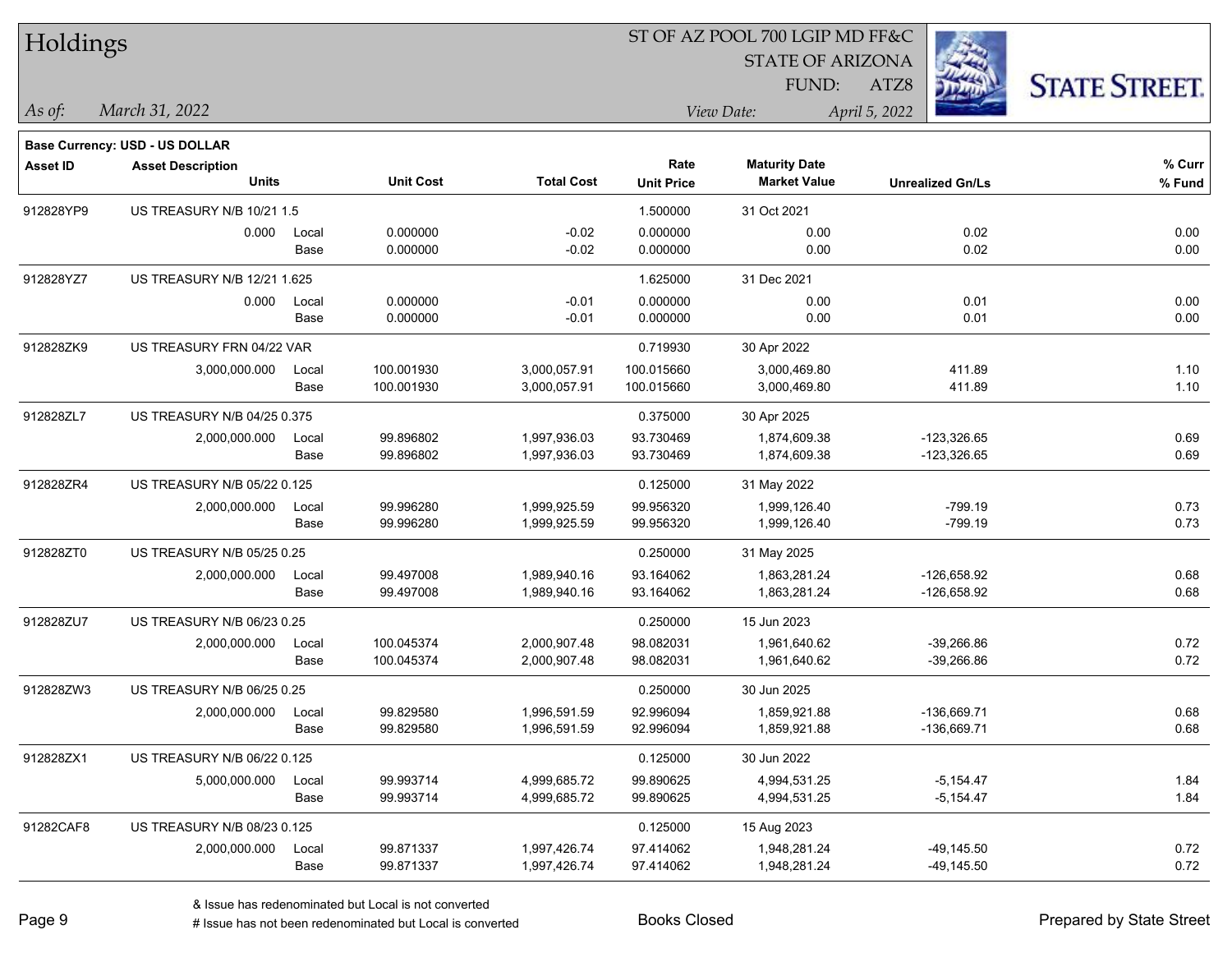| Holdings        |                                       |       |                  |                   |                   | 51 OF AZ POOL 700 LGIP MD FF&C |                         |                      |
|-----------------|---------------------------------------|-------|------------------|-------------------|-------------------|--------------------------------|-------------------------|----------------------|
|                 |                                       |       |                  |                   |                   | <b>STATE OF ARIZONA</b>        | 33                      |                      |
|                 |                                       |       |                  |                   |                   | <b>FUND:</b>                   | ATZ8                    | <b>STATE STREET.</b> |
|                 | March 31, 2022                        |       |                  |                   |                   | View Date:                     |                         |                      |
| As of:          |                                       |       |                  |                   |                   |                                | April 5, 2022           |                      |
|                 | <b>Base Currency: USD - US DOLLAR</b> |       |                  |                   |                   |                                |                         |                      |
| <b>Asset ID</b> | <b>Asset Description</b>              |       |                  |                   | Rate              | <b>Maturity Date</b>           |                         | % Curr               |
|                 | <b>Units</b>                          |       | <b>Unit Cost</b> | <b>Total Cost</b> | <b>Unit Price</b> | <b>Market Value</b>            | <b>Unrealized Gn/Ls</b> | % Fund               |
| 91282CAG6       | US TREASURY N/B 08/22 0.125           |       |                  |                   | 0.125000          | 31 Aug 2022                    |                         |                      |
|                 | 7,000,000.000                         | Local | 99.991053        | 6,999,373.74      | 99.679688         | 6,977,578.16                   | $-21,795.58$            | 2.56                 |
|                 |                                       | Base  | 99.991053        | 6,999,373.74      | 99.679688         | 6,977,578.16                   | $-21,795.58$            | 2.56                 |
| 91282CAJ0       | US TREASURY N/B 08/25 0.25            |       |                  |                   | 0.250000          | 31 Aug 2025                    |                         |                      |
|                 | 2,000,000.000                         | Local | 99.488889        | 1,989,777.78      | 92.632812         | 1,852,656.24                   | $-137, 121.54$          | 0.68                 |
|                 |                                       | Base  | 99.488889        | 1,989,777.78      | 92.632812         | 1,852,656.24                   | $-137,121.54$           | 0.68                 |
| 91282CAK7       | US TREASURY N/B 09/23 0.125           |       |                  |                   | 0.125000          | 15 Sep 2023                    |                         |                      |
|                 | 2,000,000.000                         | Local | 99.833028        | 1,996,660.56      | 97.199219         | 1,943,984.38                   | $-52,676.18$            | 0.71                 |
|                 |                                       | Base  | 99.833028        | 1,996,660.56      | 97.199219         | 1,943,984.38                   | -52,676.18              | 0.71                 |
| 91282CAM3       | US TREASURY N/B 09/25 0.25            |       |                  |                   | 0.250000          | 30 Sep 2025                    |                         |                      |
|                 | 2,000,000.000                         | Local | 99.827194        | 1,996,543.87      | 92.480469         | 1,849,609.38                   | $-146,934.49$           | 0.68                 |
|                 |                                       | Base  | 99.827194        | 1,996,543.87      | 92.480469         | 1,849,609.38                   | $-146,934.49$           | 0.68                 |
| 91282CAN1       | US TREASURY N/B 09/22 0.125           |       |                  |                   | 0.125000          | 30 Sep 2022                    |                         |                      |
|                 | 5,000,000.000                         | Local | 99.990749        | 4,999,537.46      | 99.554688         | 4,977,734.40                   | $-21,803.06$            | 1.83                 |
|                 |                                       | Base  | 99.990749        | 4,999,537.46      | 99.554688         | 4,977,734.40                   | $-21,803.06$            | 1.83                 |
| 91282CAP6       | US TREASURY N/B 10/23 0.125           |       |                  |                   | 0.125000          | 15 Oct 2023                    |                         |                      |
|                 | 2,000,000.000                         | Local | 99.855830        | 1,997,116.60      | 96.964844         | 1,939,296.88                   | $-57,819.72$            | 0.71                 |
|                 |                                       | Base  | 99.855830        | 1,997,116.60      | 96.964844         | 1,939,296.88                   | -57,819.72              | 0.71                 |
| 91282CAR2       | US TREASURY N/B 10/22 0.125           |       |                  |                   | 0.125000          | 31 Oct 2022                    |                         |                      |
|                 | 2,000,000.000                         | Local | 99.998583        | 1,999,971.65      | 99.398438         | 1,987,968.76                   | $-12,002.89$            | 0.73                 |
|                 |                                       | Base  | 99.998583        | 1,999,971.65      | 99.398438         | 1,987,968.76                   | $-12,002.89$            | 0.73                 |
| 91282CAS0       | US TREASURY FRN 10/22 VAR             |       |                  |                   | 0.660930          | 31 Oct 2022                    |                         |                      |
|                 | 3,000,000.000                         | Local | 99.996456        | 2,999,893.69      | 100.093944        | 3,002,818.32                   | 2,924.63                | 1.10                 |
|                 |                                       | Base  | 99.996456        | 2,999,893.69      | 100.093944        | 3,002,818.32                   | 2,924.63                | 1.10                 |
| 91282CAT8       | US TREASURY N/B 10/25 0.25            |       |                  |                   | 0.250000          | 31 Oct 2025                    |                         |                      |
|                 | 2,000,000.000                         | Local | 99.282001        | 1,985,640.02      | 92.300781         | 1,846,015.62                   | $-139,624.40$           | 0.68                 |
|                 |                                       | Base  | 99.282001        | 1,985,640.02      | 92.300781         | 1,846,015.62                   | -139,624.40             | 0.68                 |
| 91282CAW1       | US TREASURY N/B 11/23 0.25            |       |                  |                   | 0.250000          | 15 Nov 2023                    |                         |                      |
|                 | 2,000,000.000                         | Local | 100.005662       | 2,000,113.23      | 96.953125         | 1,939,062.50                   | $-61,050.73$            | 0.71                 |
|                 |                                       | Base  | 100.005662       | 2,000,113.23      | 96.953125         | 1,939,062.50                   | $-61,050.73$            | 0.71                 |

 $ST$  OF A Z POOL 700 LCIP MD FF&C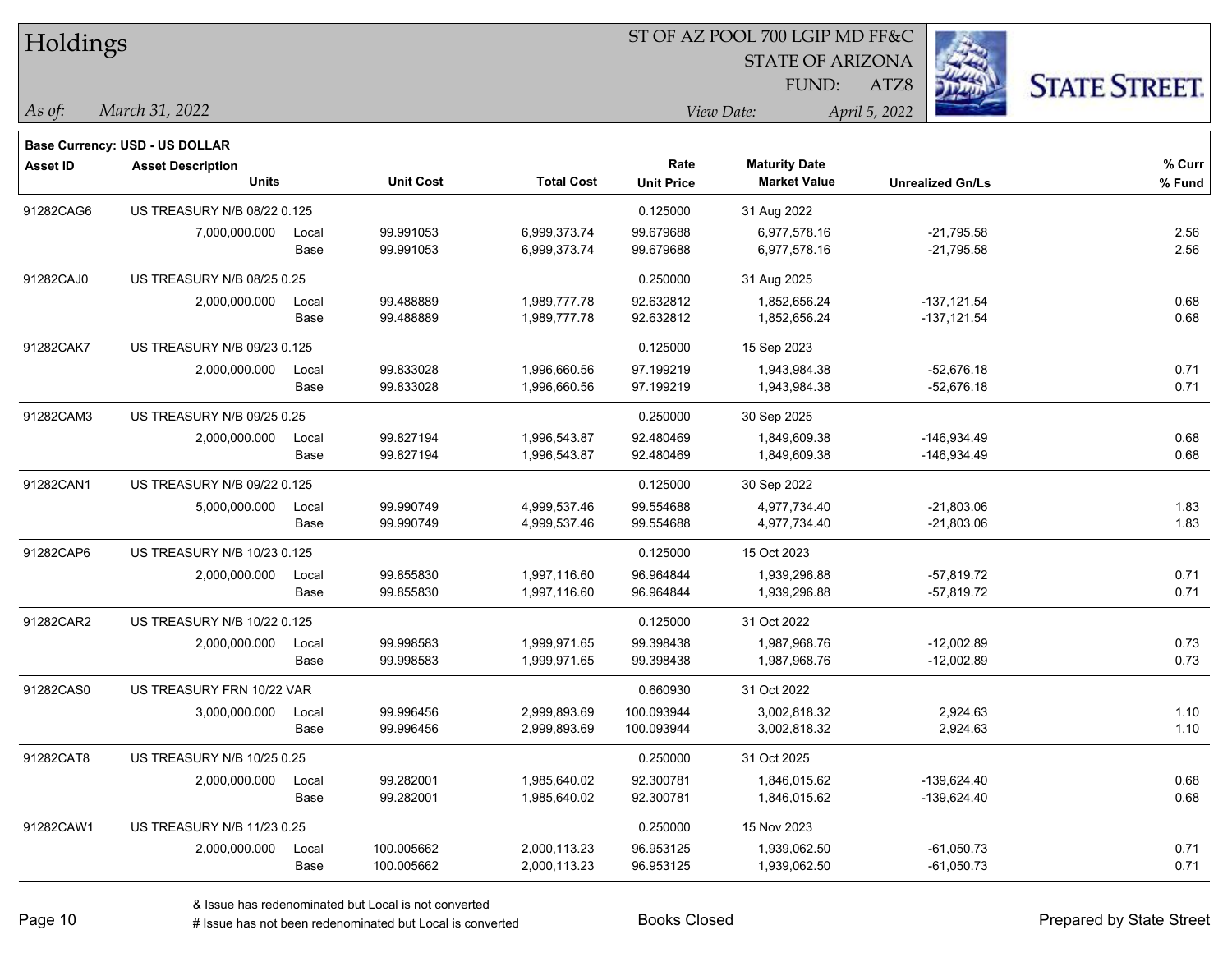| Holdings        |                                          |       |                  |                   |                   | ST OF AZ POOL 700 LGIP MD FF&C              |                         |                      |
|-----------------|------------------------------------------|-------|------------------|-------------------|-------------------|---------------------------------------------|-------------------------|----------------------|
|                 |                                          |       |                  |                   |                   | <b>STATE OF ARIZONA</b>                     |                         |                      |
|                 |                                          |       |                  |                   |                   | FUND:                                       | ATZ8                    | <b>STATE STREET.</b> |
| $\vert$ As of:  | March 31, 2022                           |       |                  |                   |                   | View Date:                                  | April 5, 2022           |                      |
|                 |                                          |       |                  |                   |                   |                                             |                         |                      |
|                 | <b>Base Currency: USD - US DOLLAR</b>    |       |                  |                   | Rate              |                                             |                         | % Curr               |
| <b>Asset ID</b> | <b>Asset Description</b><br><b>Units</b> |       | <b>Unit Cost</b> | <b>Total Cost</b> | <b>Unit Price</b> | <b>Maturity Date</b><br><b>Market Value</b> | <b>Unrealized Gn/Ls</b> | % Fund               |
| 91282CAX9       | US TREASURY N/B 11/22 0.125              |       |                  |                   | 0.125000          | 30 Nov 2022                                 |                         |                      |
|                 | 10,000,000.000                           | Local | 99.982676        | 9,998,267.60      | 99.226562         | 9.922.656.20                                | $-75,611.40$            | 3.65                 |
|                 |                                          | Base  | 99.982676        | 9,998,267.60      | 99.226562         | 9,922,656.20                                | $-75,611.40$            | 3.65                 |
| 91282CAZ4       | US TREASURY N/B 11/25 0.375              |       |                  |                   | 0.375000          | 30 Nov 2025                                 |                         |                      |
|                 | 2,000,000.000                            | Local | 99.819343        | 1,996,386.85      | 92.554688         | 1,851,093.76                                | $-145,293.09$           | 0.68                 |
|                 |                                          | Base  | 99.819343        | 1,996,386.85      | 92.554688         | 1,851,093.76                                | $-145,293.09$           | 0.68                 |
| 91282CBA8       | US TREASURY N/B 12/23 0.125              |       |                  |                   | 0.125000          | 15 Dec 2023                                 |                         |                      |
|                 | 2,000,000.000                            | Local | 99.857148        | 1,997,142.95      | 96.527344         | 1,930,546.88                                | $-66,596.07$            | 0.71                 |
|                 |                                          | Base  | 99.857148        | 1,997,142.95      | 96.527344         | 1,930,546.88                                | $-66,596.07$            | 0.71                 |
| 91282CBC4       | US TREASURY N/B 12/25 0.375              |       |                  |                   | 0.375000          | 31 Dec 2025                                 |                         |                      |
|                 | 2,000,000.000                            | Local | 99.649127        | 1,992,982.53      | 92.453125         | 1,849,062.50                                | $-143,920.03$           | 0.68                 |
|                 |                                          | Base  | 99.649127        | 1,992,982.53      | 92.453125         | 1,849,062.50                                | $-143,920.03$           | 0.68                 |
| 91282CBD2       | US TREASURY N/B 12/22 0.125              |       |                  |                   | 0.125000          | 31 Dec 2022                                 |                         |                      |
|                 | 12,000,000.000                           | Local | 99.986696        | 11,998,403.52     | 99.039062         | 11,884,687.44                               | $-113,716.08$           | 4.37                 |
|                 |                                          | Base  | 99.986696        | 11,998,403.52     | 99.039062         | 11,884,687.44                               | -113,716.08             | 4.37                 |
| 91282CBE0       | US TREASURY N/B 01/24 0.125              |       |                  |                   | 0.125000          | 15 Jan 2024                                 |                         |                      |
|                 | 2,000,000.000                            | Local | 99.810837        | 1,996,216.74      | 96.277344         | 1,925,546.88                                | $-70,669.86$            | 0.71                 |
|                 |                                          | Base  | 99.810837        | 1,996,216.74      | 96.277344         | 1,925,546.88                                | -70,669.86              | 0.71                 |
| 91282CBG5       | US TREASURY N/B 01/23 0.125              |       |                  |                   | 0.125000          | 31 Jan 2023                                 |                         |                      |
|                 | 5,000,000.000                            | Local | 99.951299        | 4,997,564.94      | 98.828125         | 4,941,406.25                                | $-56, 158.69$           | 1.82                 |
|                 |                                          | Base  | 99.951299        | 4,997,564.94      | 98.828125         | 4,941,406.25                                | -56,158.69              | 1.82                 |
| 91282CBH3       | US TREASURY N/B 01/26 0.375              |       |                  |                   | 0.375000          | 31 Jan 2026                                 |                         |                      |
|                 | 2,000,000.000                            | Local | 99.693123        | 1,993,862.45      | 92.261719         | 1,845,234.38                                | $-148,628.07$           | 0.68                 |
|                 |                                          | Base  | 99.693123        | 1,993,862.45      | 92.261719         | 1,845,234.38                                | $-148,628.07$           | 0.68                 |
| 91282CBK6       | US TREASURY FRN 01/23 VAR                |       |                  |                   | 0.654930          | 31 Jan 2023                                 |                         |                      |
|                 | 2,000,000.000                            | Local | 99.995770        | 1,999,915.40      | 100.120152        | 2,002,403.04                                | 2,487.64                | 0.74                 |
|                 |                                          | Base  | 99.995770        | 1,999,915.40      | 100.120152        | 2,002,403.04                                | 2,487.64                | 0.74                 |
| 91282CBM2       | US TREASURY N/B 02/24 0.125              |       |                  |                   | 0.125000          | 15 Feb 2024                                 |                         |                      |
|                 | 2,000,000.000                            | Local | 99.831081        | 1,996,621.61      | 96.089844         | 1,921,796.88                                | $-74,824.73$            | 0.71                 |
|                 |                                          | Base  | 99.831081        | 1,996,621.61      | 96.089844         | 1,921,796.88                                | $-74,824.73$            | 0.71                 |

# Issue has not been redenominated but Local is converted Books Closed Prepared by State Street

# Holdings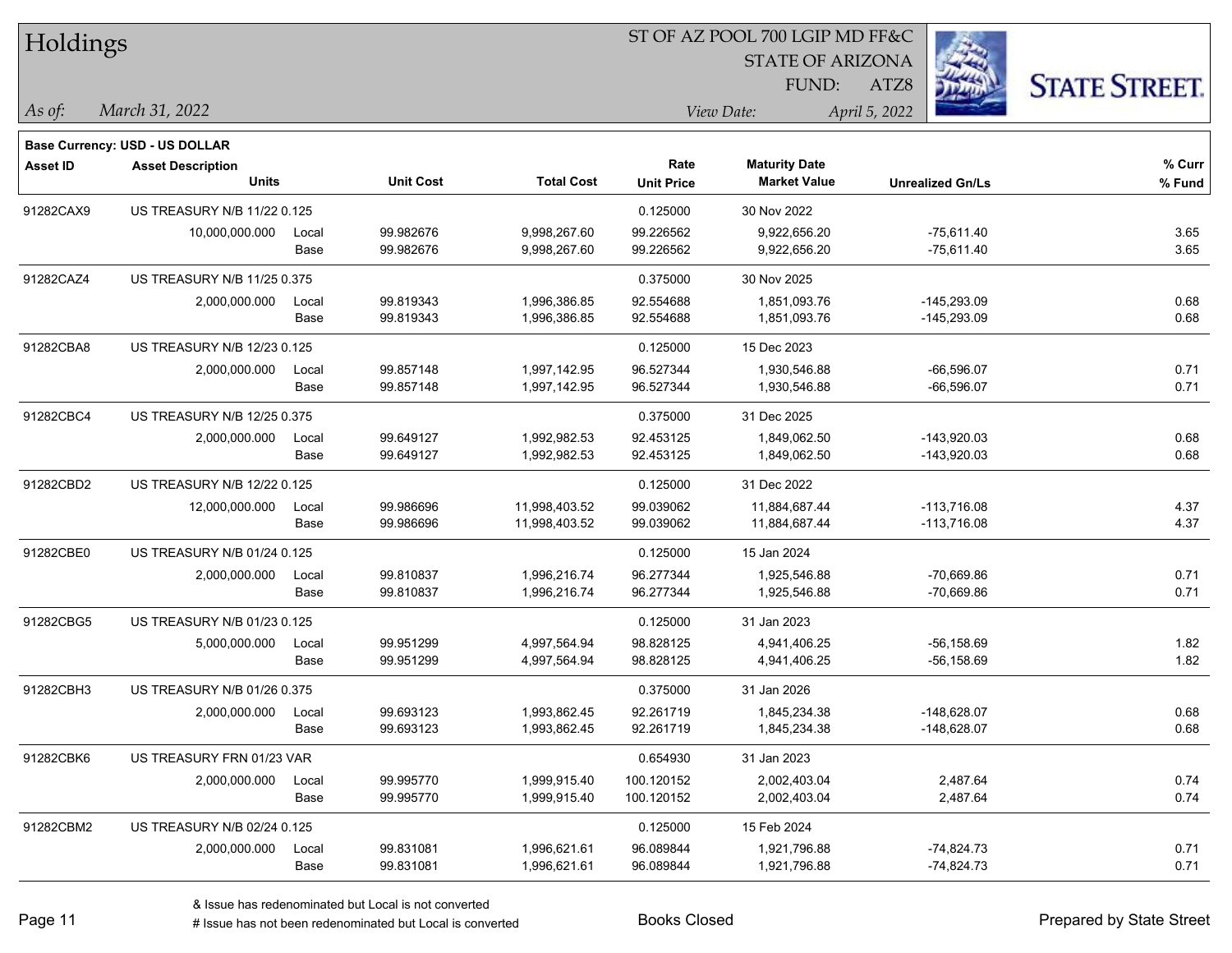| Holdings        |                                   |       |                  |                   | ST OF AZ POOL 700 LGIP MD FF&C |                         |                         |                      |  |  |  |
|-----------------|-----------------------------------|-------|------------------|-------------------|--------------------------------|-------------------------|-------------------------|----------------------|--|--|--|
|                 |                                   |       |                  |                   |                                | <b>STATE OF ARIZONA</b> | Ź,                      |                      |  |  |  |
|                 |                                   |       |                  |                   |                                | FUND:                   | ATZ8                    | <b>STATE STREET.</b> |  |  |  |
|                 |                                   |       |                  |                   |                                |                         |                         |                      |  |  |  |
| As of:          | March 31, 2022                    |       |                  |                   |                                | View Date:              | April 5, 2022           |                      |  |  |  |
|                 | Base Currency: USD - US DOLLAR    |       |                  |                   |                                |                         |                         |                      |  |  |  |
| <b>Asset ID</b> | <b>Asset Description</b>          |       |                  |                   | Rate                           | <b>Maturity Date</b>    |                         | % Curr               |  |  |  |
|                 | <b>Units</b>                      |       | <b>Unit Cost</b> | <b>Total Cost</b> | <b>Unit Price</b>              | <b>Market Value</b>     | <b>Unrealized Gn/Ls</b> | % Fund               |  |  |  |
| 91282CBN0       | US TREASURY N/B 02/23 0.125       |       |                  |                   | 0.125000                       | 28 Feb 2023             |                         |                      |  |  |  |
|                 | 5,000,000.000                     | Local | 99.978017        | 4,998,900.84      | 98.671875                      | 4,933,593.75            | $-65,307.09$            | 1.81                 |  |  |  |
|                 |                                   | Base  | 99.978017        | 4,998,900.84      | 98.671875                      | 4,933,593.75            | $-65,307.09$            | 1.81                 |  |  |  |
| 91282CBQ3       | US TREASURY N/B 02/26 0.5         |       |                  |                   | 0.500000                       | 28 Feb 2026             |                         |                      |  |  |  |
|                 | 2,000,000.000                     | Local | 99.686131        | 1,993,722.61      | 92.558594                      | 1,851,171.88            | $-142,550.73$           | 0.68                 |  |  |  |
|                 |                                   | Base  | 99.686131        | 1,993,722.61      | 92.558594                      | 1,851,171.88            | $-142,550.73$           | 0.68                 |  |  |  |
| 91282CBR1       | US TREASURY N/B 03/24 0.25        |       |                  |                   | 0.250000                       | 15 Mar 2024             |                         |                      |  |  |  |
|                 | 2,000,000.000                     | Local | 99.808992        | 1,996,179.84      | 96.125000                      | 1,922,500.00            | $-73,679.84$            | 0.71                 |  |  |  |
|                 |                                   | Base  | 99.808992        | 1,996,179.84      | 96.125000                      | 1,922,500.00            | $-73,679.84$            | 0.71                 |  |  |  |
| 91282CBT7       | <b>US TREASURY N/B 03/26 0.75</b> |       |                  |                   | 0.750000                       | 31 Mar 2026             |                         |                      |  |  |  |
|                 | 2,000,000.000                     | Local | 99.318750        | 1,986,375.00      | 93.363281                      | 1,867,265.62            | $-119, 109.38$          | 0.69                 |  |  |  |
|                 |                                   | Base  | 99.318750        | 1,986,375.00      | 93.363281                      | 1,867,265.62            | $-119,109.38$           | 0.69                 |  |  |  |
| 91282CBU4       | US TREASURY N/B 03/23 0.125       |       |                  |                   | 0.125000                       | 31 Mar 2023             |                         |                      |  |  |  |
|                 | 3,000,000.000                     | Local | 99.962181        | 2,998,865.44      | 98.464844                      | 2,953,945.32            | $-44,920.12$            | 1.09                 |  |  |  |
|                 |                                   | Base  | 99.962181        | 2,998,865.44      | 98.464844                      | 2,953,945.32            | $-44,920.12$            | 1.09                 |  |  |  |
| 91282CBX8       | US TREASURY N/B 04/23 0.125       |       |                  |                   | 0.125000                       | 30 Apr 2023             |                         |                      |  |  |  |
|                 | 4,000,000.000                     | Local | 99.924527        | 3,996,981.07      | 98.246094                      | 3,929,843.76            | $-67,137.31$            | 1.44                 |  |  |  |
|                 |                                   | Base  | 99.924527        | 3,996,981.07      | 98.246094                      | 3,929,843.76            | $-67,137.31$            | 1.44                 |  |  |  |
| 91282CCD1       | US TREASURY N/B 05/23 0.125       |       |                  |                   | 0.125000                       | 31 May 2023             |                         |                      |  |  |  |
|                 | 3,000,000.000                     | Local | 99.974915        | 2,999,247.46      | 97.996094                      | 2,939,882.82            | $-59,364.64$            | 1.08                 |  |  |  |
|                 |                                   | Base  | 99.974915        | 2,999,247.46      | 97.996094                      | 2,939,882.82            | $-59,364.64$            | 1.08                 |  |  |  |
| 91282CCU3       | US TREASURY N/B 08/23 0.125       |       |                  |                   | 0.125000                       | 31 Aug 2023             |                         |                      |  |  |  |
|                 | 2,000,000.000                     | Local | 99.877992        | 1,997,559.83      | 97.335938                      | 1,946,718.76            | $-50,841.07$            | 0.72                 |  |  |  |
|                 |                                   | Base  | 99.877992        | 1,997,559.83      | 97.335938                      | 1,946,718.76            | -50,841.07              | 0.72                 |  |  |  |
| 91282CCX7       | US TREASURY N/B 09/24 0.375       |       |                  |                   | 0.375000                       | 15 Sep 2024             |                         |                      |  |  |  |
|                 | 2,000,000.000                     | Local | 99.817185        | 1,996,343.70      | 95.089844                      | 1,901,796.88            | -94,546.82              | 0.70                 |  |  |  |
|                 |                                   | Base  | 99.817185        | 1,996,343.70      | 95.089844                      | 1,901,796.88            | -94,546.82              | 0.70                 |  |  |  |
| 91282CDA6       | US TREASURY N/B 09/23 0.25        |       |                  |                   | 0.250000                       | 30 Sep 2023             |                         |                      |  |  |  |
|                 | 3,000,000.000                     | Local | 99.928344        | 2,997,850.33      | 97.273438                      | 2,918,203.14            | $-79,647.19$            | 1.07                 |  |  |  |
|                 |                                   | Base  | 99.928344        | 2,997,850.33      | 97.273438                      | 2,918,203.14            | $-79,647.19$            | 1.07                 |  |  |  |

 $\overline{S}$   $\overline{S}$   $\overline{S}$   $\overline{S}$   $\overline{S}$   $\overline{S}$   $\overline{S}$   $\overline{S}$   $\overline{S}$   $\overline{S}$   $\overline{S}$   $\overline{S}$   $\overline{S}$   $\overline{S}$   $\overline{S}$   $\overline{S}$   $\overline{S}$   $\overline{S}$   $\overline{S}$   $\overline{S}$   $\overline{S}$   $\overline{S}$   $\overline{S}$   $\overline{S}$   $\overline{$ 

٦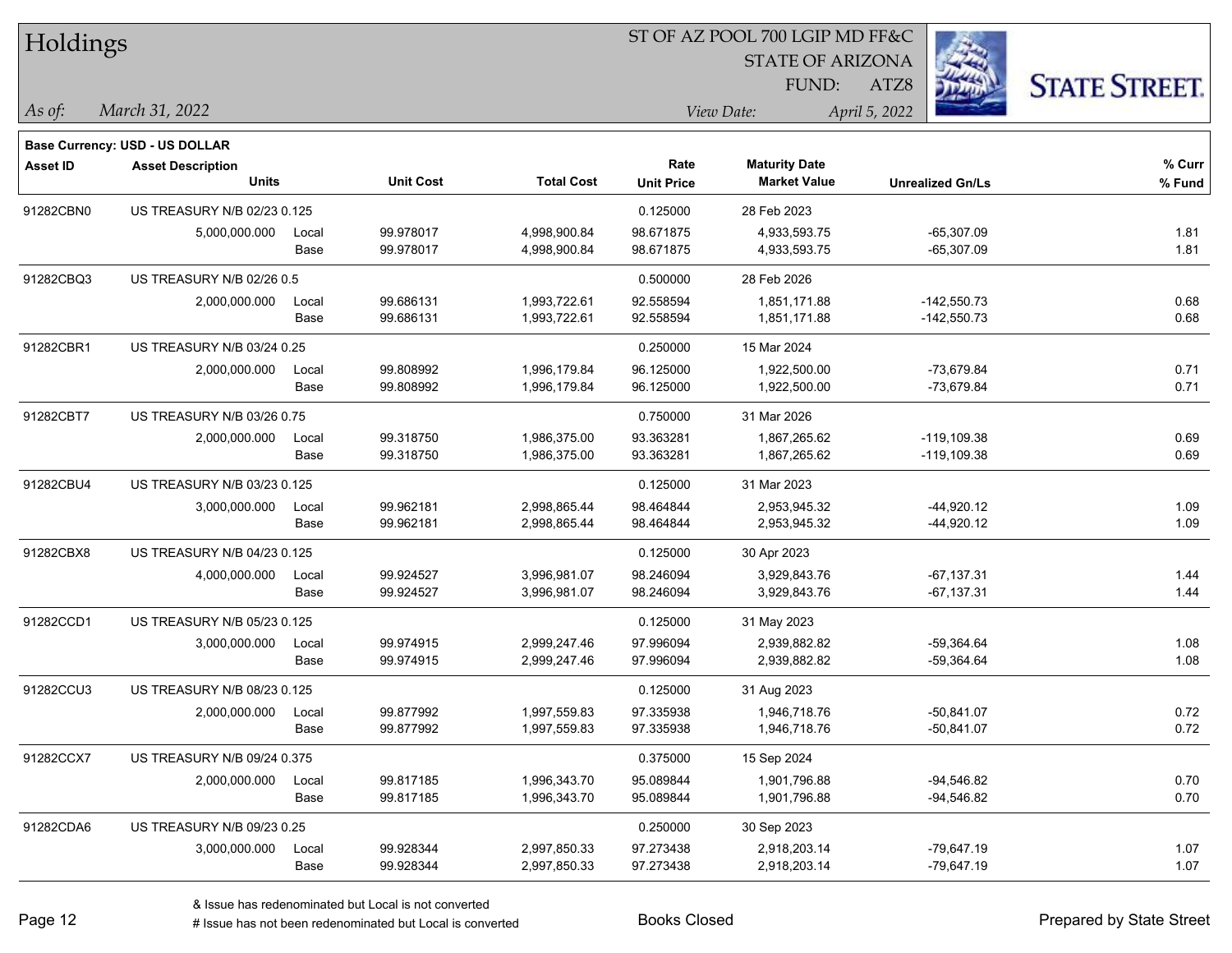| Holdings                  |                                          |               |                        |                              |                           | ST OF AZ POOL 700 LGIP MD FF&C<br><b>STATE OF ARIZONA</b> |      |                         |                      |
|---------------------------|------------------------------------------|---------------|------------------------|------------------------------|---------------------------|-----------------------------------------------------------|------|-------------------------|----------------------|
|                           |                                          |               |                        |                              |                           | FUND:                                                     | ATZ8 | Land                    | <b>STATE STREET.</b> |
| As of:                    | March 31, 2022                           |               |                        |                              |                           | April 5, 2022<br>View Date:                               |      |                         |                      |
|                           | <b>Base Currency: USD - US DOLLAR</b>    |               |                        |                              |                           |                                                           |      |                         |                      |
| <b>Asset ID</b>           | <b>Asset Description</b><br><b>Units</b> |               | <b>Unit Cost</b>       | <b>Total Cost</b>            | Rate<br><b>Unit Price</b> | <b>Maturity Date</b><br><b>Market Value</b>               |      | <b>Unrealized Gn/Ls</b> | % Curr<br>% Fund     |
| 91282CDE8                 | US TREASURY FRN 10/23 VAR                |               |                        |                              | 0.640930                  | 31 Oct 2023                                               |      |                         |                      |
|                           | 3,000,000.000                            | Local<br>Base | 99.926409<br>99.926409 | 2,997,792.26<br>2,997,792.26 | 100.180162<br>100.180162  | 3,005,404.86<br>3,005,404.86                              |      | 7,612.60<br>7,612.60    | 1.10<br>1.10         |
| 91282CDM0                 | US TREASURY N/B 11/23 0.5                |               |                        |                              | 0.500000                  | 30 Nov 2023                                               |      |                         |                      |
|                           | 2,000,000.000                            | Local<br>Base | 97.150634<br>97.150634 | 1,943,012.67<br>1,943,012.67 | 97.253906<br>97.253906    | 1,945,078.12<br>1,945,078.12                              |      | 2,065.45<br>2,065.45    | 0.71<br>0.71         |
| 91282CEG2                 | US TREASURY N/B 03/24 2.25               |               |                        |                              | 2.250000                  | 31 Mar 2024                                               |      |                         |                      |
|                           | 4,000,000.000                            | Local<br>Base | 99.638297<br>99.638297 | 3,985,531.87<br>3,985,531.87 | 99.933594<br>99.933594    | 3,997,343.76<br>3,997,343.76                              |      | 11,811.89<br>11,811.89  | 1.47<br>1.47         |
| <b>US DOLLAR Total</b>    |                                          |               |                        |                              |                           |                                                           |      |                         |                      |
|                           | 233,789,714.800                          | Local         |                        | 234,562,395.92               |                           | 228,873,501.33                                            |      | $-5,688,894.59$         | 84.09                |
| Original Face:            | 101,814,553.000                          | Base          |                        | 234,562,395.92               |                           | 228,873,501.33                                            |      | -5,688,894.59           | 84.09                |
| <b>FIXED INCOME Total</b> |                                          |               |                        |                              |                           |                                                           |      |                         |                      |
|                           | 233,789,714.800                          | Base          |                        | 234,562,395.92               |                           | 228,873,501.33                                            |      | $-5,688,894.59$         | 84.09                |
| Original Face:            | 101,814,553.000                          |               |                        |                              |                           |                                                           |      |                         |                      |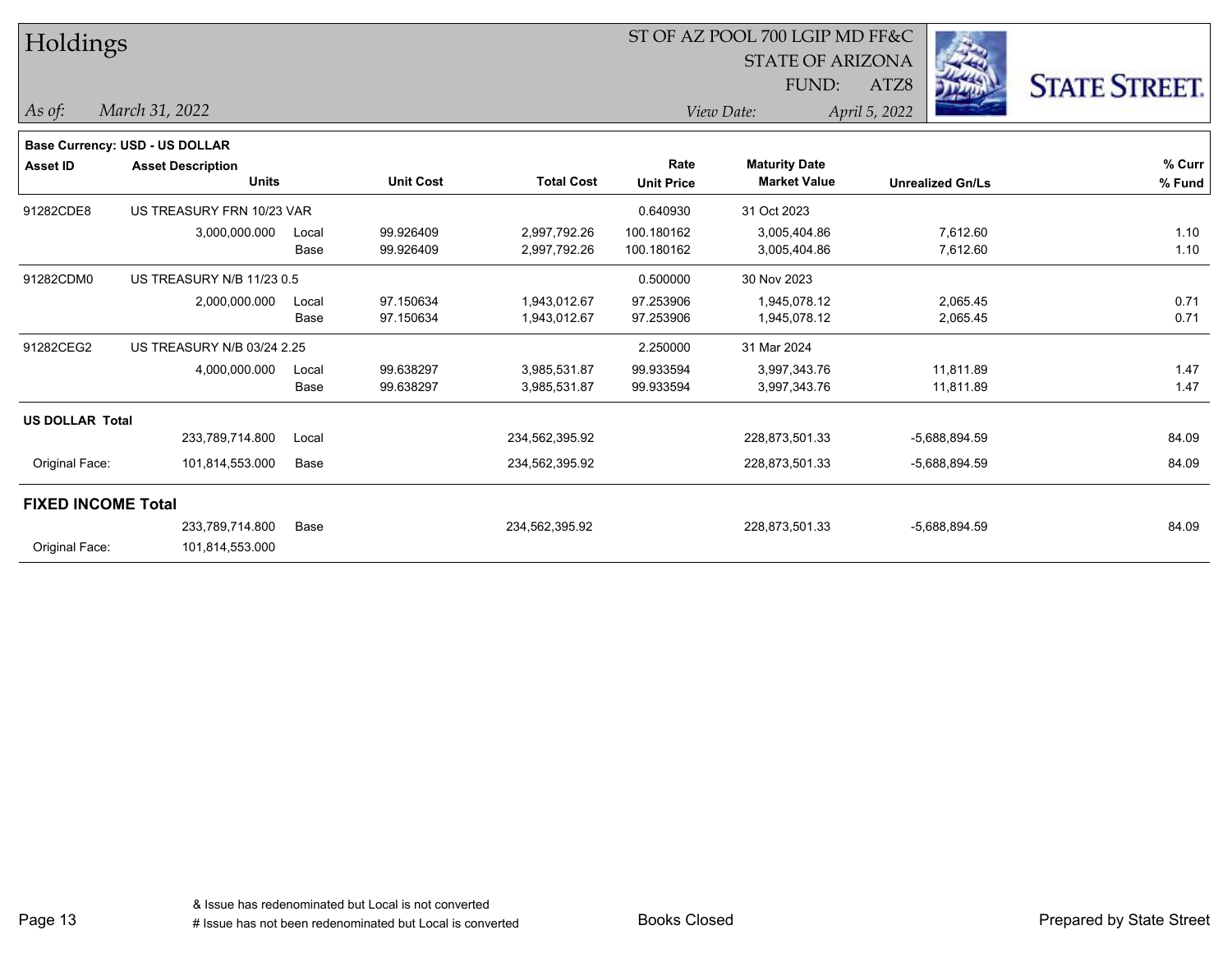| Holdings          |                                       |      |                                       | ST OF AZ POOL 700 LGIP MD FF&C |                         |                         |                      |
|-------------------|---------------------------------------|------|---------------------------------------|--------------------------------|-------------------------|-------------------------|----------------------|
|                   |                                       |      |                                       |                                | <b>STATE OF ARIZONA</b> |                         |                      |
|                   |                                       |      |                                       |                                | FUND:                   | ATZ8                    | <b>STATE STREET.</b> |
| $ $ As of:        | March 31, 2022                        |      |                                       |                                | View Date:              | April 5, 2022           |                      |
|                   | <b>Base Currency: USD - US DOLLAR</b> |      |                                       |                                |                         |                         |                      |
| Asset ID          | <b>Asset Description</b>              |      |                                       | Rate                           | <b>Maturity Date</b>    |                         | % Curr               |
|                   | <b>Units</b>                          |      | <b>Unit Cost</b><br><b>Total Cost</b> | <b>Unit Price</b>              | <b>Market Value</b>     | <b>Unrealized Gn/Ls</b> | % Fund               |
| <b>FUND Total</b> |                                       |      |                                       |                                |                         |                         |                      |
|                   | 273,516,227.260                       | Base | 274, 287, 286. 16                     |                                | 268,579,293.79          | -5,707,992.37           | 100.00               |
| Original Face:    | 101,814,553.000                       |      |                                       |                                |                         |                         |                      |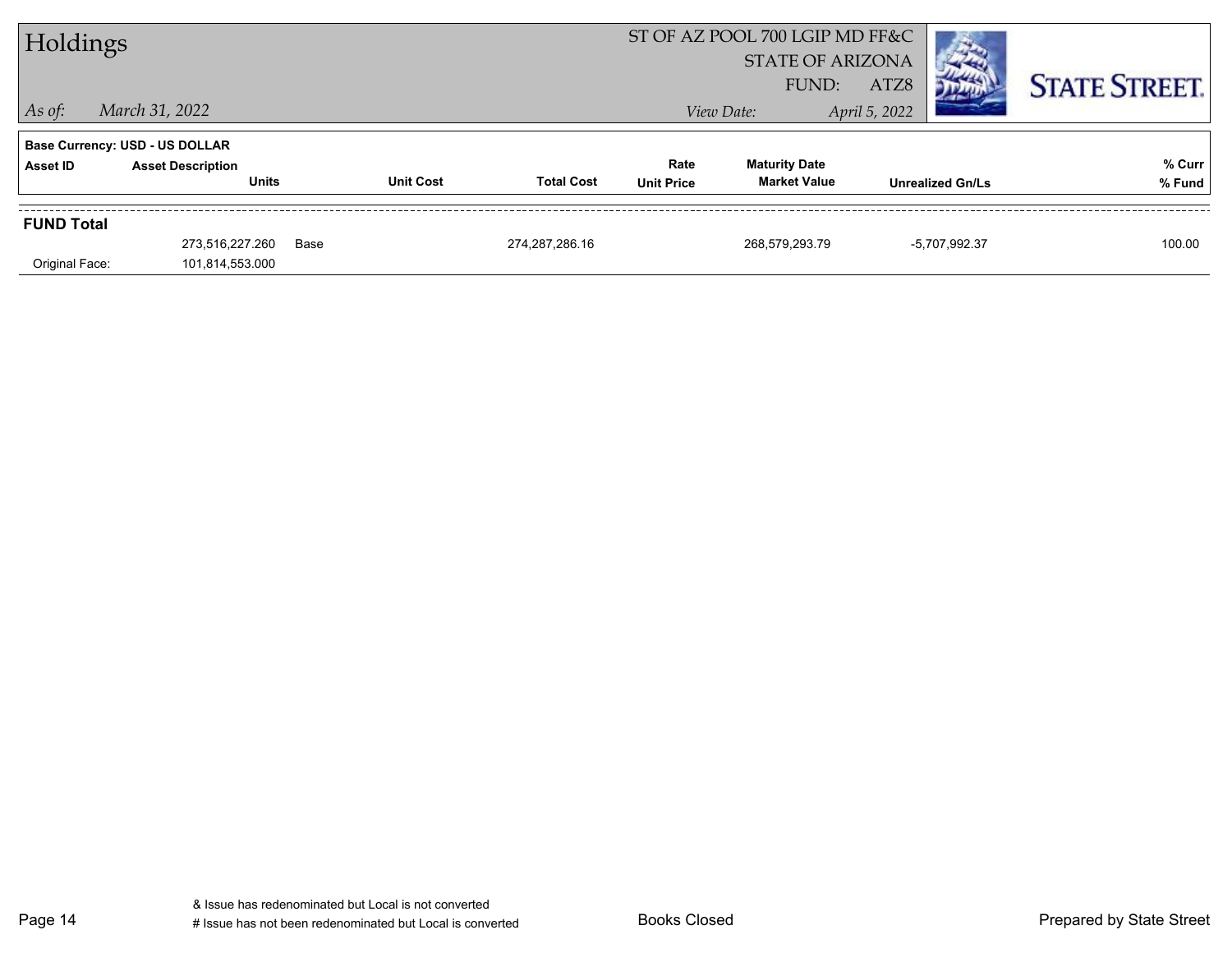# Holdings

Currency Summary

*As of: March 31, 2022*

# ST OF AZ POOL 700 LGIP MD FF&C

STATE OF ARIZONA

ATZ8



*View Date: April 5, 2022* FUND:

#### **Base Currency:USD - US DOLLAR**

|                        |                 |       |                   |                     | % Currency |                         |                          |                           |
|------------------------|-----------------|-------|-------------------|---------------------|------------|-------------------------|--------------------------|---------------------------|
|                        | <b>Units</b>    |       | <b>Total Cost</b> | <b>Market Value</b> | % Fund     | <b>Unreal Sec Gn/Ls</b> | <b>Unreal Curr Gn/Ls</b> | <b>Total Unreal Gn/Ls</b> |
| <b>US DOLLAR</b>       |                 |       |                   |                     |            |                         | Exchange Rate:           | 1.000000                  |
| <b>CASH</b>            |                 |       |                   |                     |            |                         |                          |                           |
|                        | -1,791,880.210  | Local | -1,791,880.21     | -1,791,880.21       | 0.66       | 0.00                    |                          | 0.00                      |
|                        |                 | Base  | -1,791,880.21     | -1,791,880.21       | 0.66       | 0.00                    | 0.00                     | 0.00                      |
| <b>CASH EQUIVALENT</b> |                 |       |                   |                     |            |                         |                          |                           |
|                        | 41,518,392.670  | Local | 41,516,770.45     | 41,497,672.67       | 15.25      | $-19,097.78$            |                          | $-19,097.78$              |
|                        |                 | Base  | 41,516,770.45     | 41,497,672.67       | 15.25      | $-19,097.78$            | 0.00                     | $-19,097.78$              |
| <b>FIXED INCOME</b>    |                 |       |                   |                     |            |                         |                          |                           |
|                        | 233,789,714.800 | Local | 234,562,395.92    | 228,873,501.33      | 84.09      | $-5,688,894.59$         |                          | $-5,688,894.59$           |
| Original Face:         | 101,814,553.000 | Base  | 234,562,395.92    | 228,873,501.33      | 84.09      | -5,688,894.59           | 0.00                     | $-5,688,894.59$           |
| <b>US DOLLAR Total</b> |                 |       |                   |                     |            |                         |                          |                           |
|                        | 273,516,227.260 | Local | 274,287,286.16    | 268,579,293.79      | 100.00     | -5,707,992.37           |                          | -5,707,992.37             |
| Original Face:         | 101,814,553.000 | Base  | 274,287,286.16    | 268,579,293.79      | 100.00     | -5,707,992.37           | 0.00                     | -5,707,992.37             |
| <b>FUND Total</b>      |                 |       |                   |                     |            |                         |                          |                           |
|                        | 273,516,227.260 | Base  | 274,287,286.16    | 268,579,293.79      | 100.00     | $-5,707,992.37$         | 0.00                     | -5,707,992.37             |
| Original Face:         | 101,814,553.000 |       |                   |                     |            |                         |                          |                           |
|                        |                 |       |                   |                     |            |                         |                          |                           |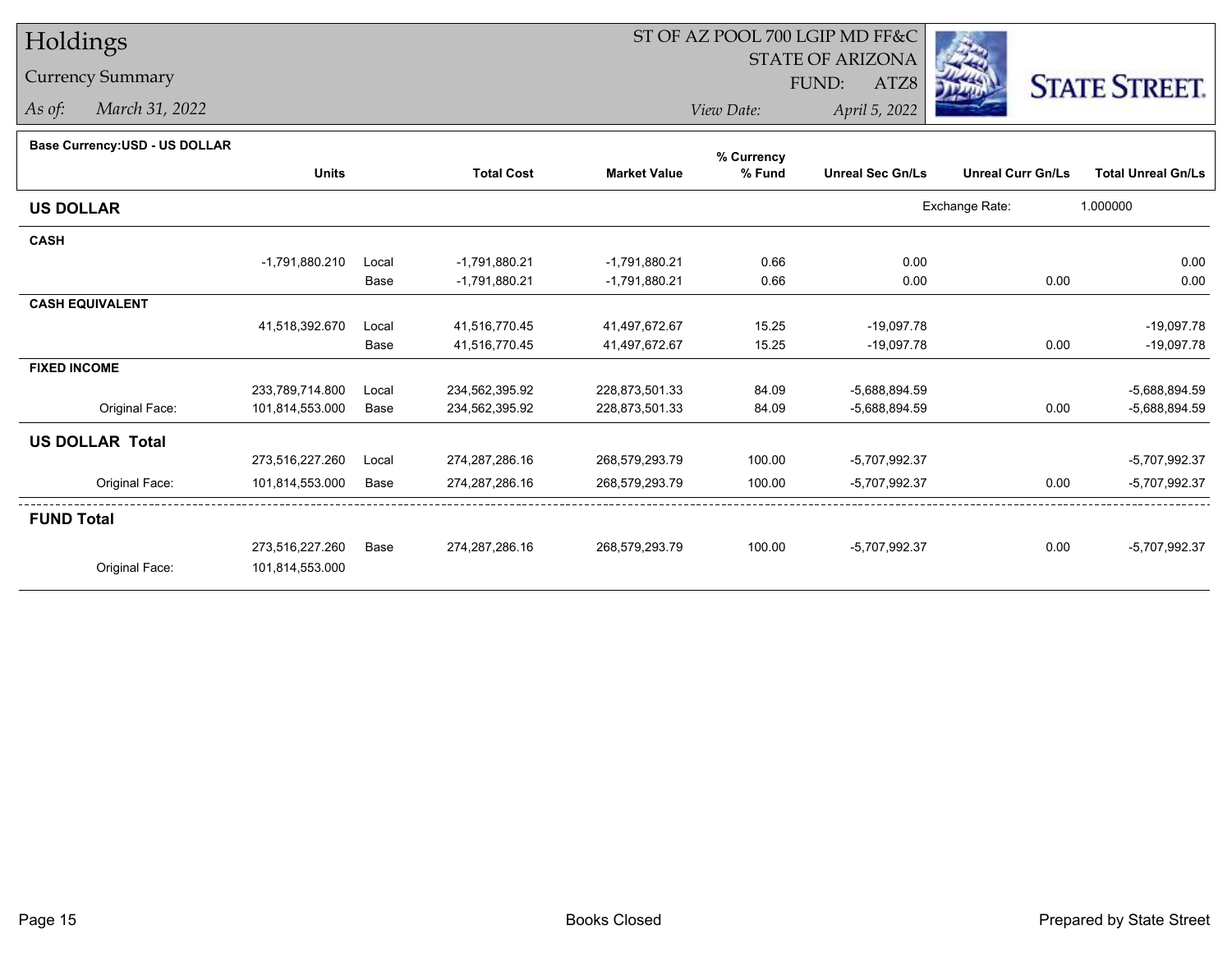| Holdings          |                                       |                   |                     |                             | ST OF AZ POOL 700 LGIP MD FF&C           |                          |                           |
|-------------------|---------------------------------------|-------------------|---------------------|-----------------------------|------------------------------------------|--------------------------|---------------------------|
|                   | <b>Asset Summary</b>                  |                   |                     |                             | <b>STATE OF ARIZONA</b><br>FUND:<br>ATZ8 |                          | <b>STATE STREET.</b>      |
| As of:            | March 31, 2022                        |                   |                     | April 5, 2022<br>View Date: |                                          |                          |                           |
|                   | <b>Base Currency: USD - US DOLLAR</b> |                   |                     |                             |                                          |                          |                           |
|                   | <b>Units</b>                          | <b>Total Cost</b> | <b>Market Value</b> | % Fund                      | <b>Unreal Sec Gn/Ls</b>                  | <b>Unreal Curr Gn/Ls</b> | <b>Total Unreal Gn/Ls</b> |
| <b>CASH</b>       |                                       |                   |                     |                             |                                          |                          |                           |
| <b>US DOLLAR</b>  | $-1,791,880.210$                      | -1,791,880.21     | -1,791,880.21       | 0.66                        | 0.00                                     | 0.00                     | 0.00                      |
| <b>CASH Total</b> | $-1,791,880.210$                      | -1,791,880.21     | -1,791,880.21       | 0.66                        | 0.00                                     | 0.00                     | 0.00                      |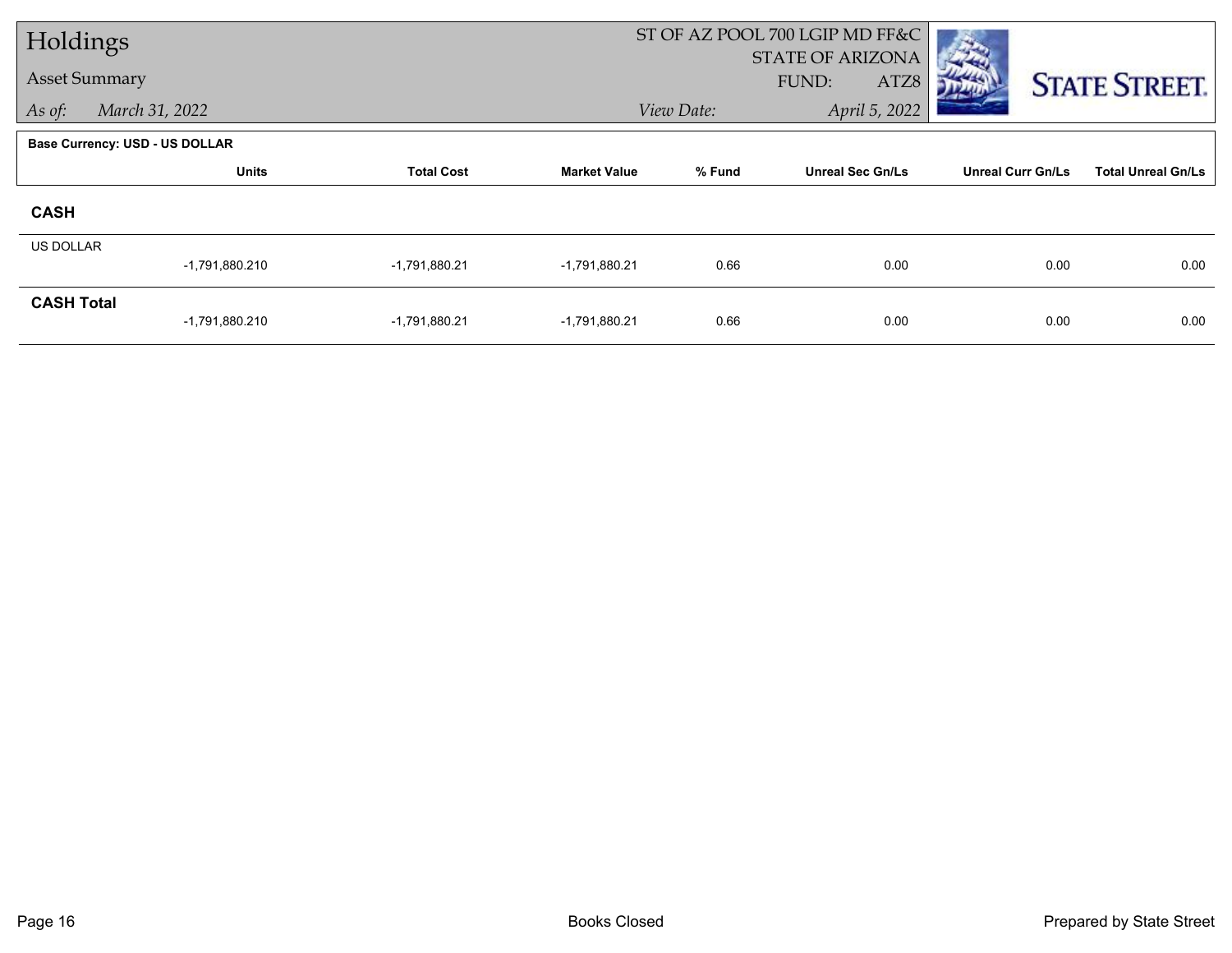| Holdings  |                                |                   | ST OF AZ POOL 700 LGIP MD FF&C |            |                         |                          |                           |
|-----------|--------------------------------|-------------------|--------------------------------|------------|-------------------------|--------------------------|---------------------------|
|           |                                |                   |                                |            | <b>STATE OF ARIZONA</b> |                          |                           |
|           | <b>Asset Summary</b>           |                   |                                |            | <b>FUND:</b><br>ATZ8    |                          | <b>STATE STREET.</b>      |
| As of:    | March 31, 2022                 |                   |                                | View Date: | April 5, 2022           |                          |                           |
|           | Base Currency: USD - US DOLLAR |                   |                                |            |                         |                          |                           |
|           | <b>Units</b>                   | <b>Total Cost</b> | <b>Market Value</b>            | % Fund     | <b>Unreal Sec Gn/Ls</b> | <b>Unreal Curr Gn/Ls</b> | <b>Total Unreal Gn/Ls</b> |
|           | <b>CASH EQUIVALENT</b>         |                   |                                |            |                         |                          |                           |
| US DOLLAR |                                |                   |                                |            |                         |                          |                           |
|           | 41,518,392.670                 | 41,516,770.45     | 41,497,672.67                  | 15.25      | $-19,097.78$            | 0.00                     | $-19,097.78$              |
|           | <b>CASH EQUIVALENT Total</b>   |                   |                                |            |                         |                          |                           |
|           | 41,518,392.670                 | 41,516,770.45     | 41,497,672.67                  | 15.25      | $-19,097.78$            | 0.00                     | $-19,097.78$              |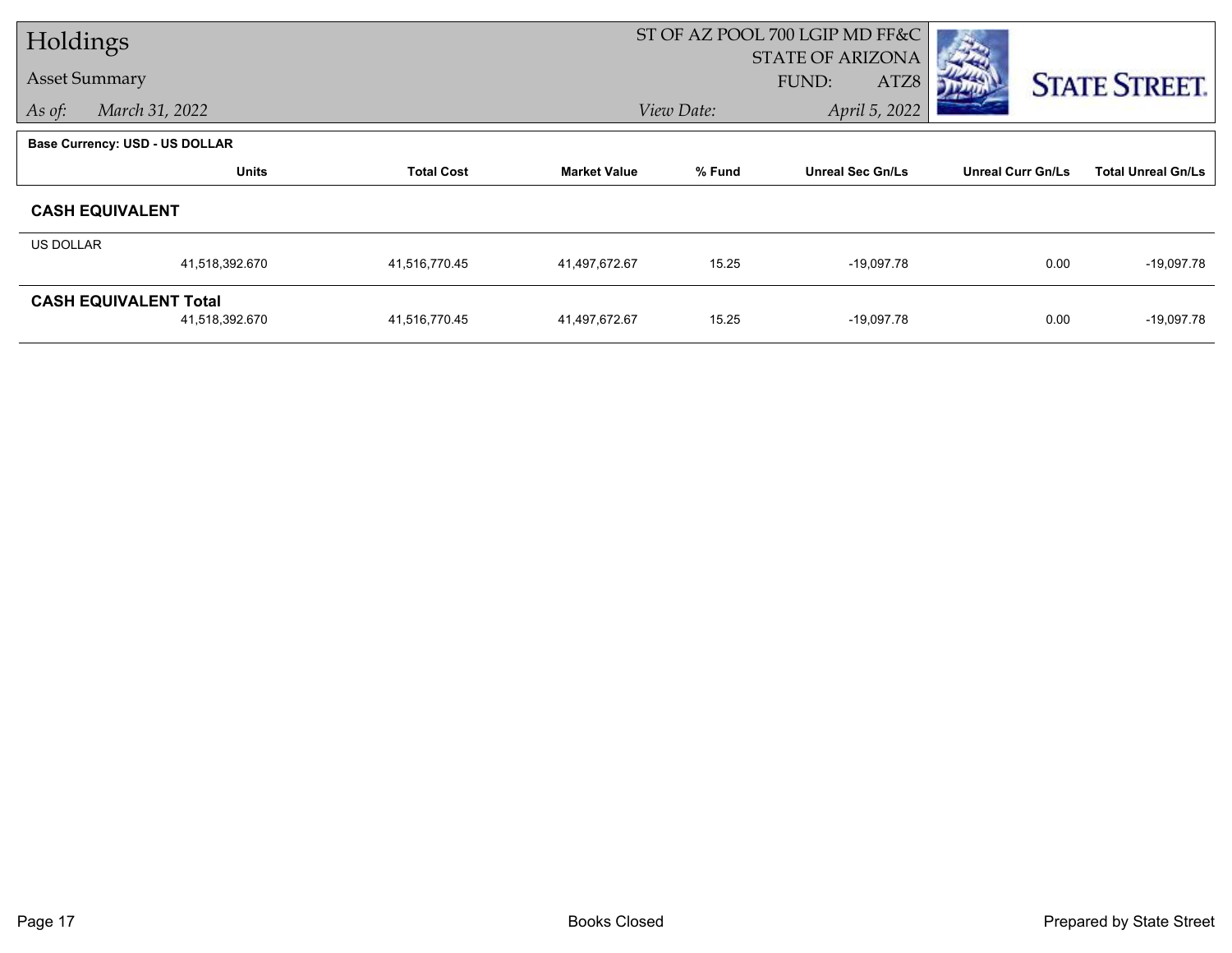| Holdings  |                                       |                   |                     | ST OF AZ POOL 700 LGIP MD FF&C |                         |                          |                           |  |
|-----------|---------------------------------------|-------------------|---------------------|--------------------------------|-------------------------|--------------------------|---------------------------|--|
|           |                                       |                   |                     |                                | <b>STATE OF ARIZONA</b> |                          |                           |  |
|           | <b>Asset Summary</b>                  |                   |                     |                                | FUND:<br>ATZ8           |                          | <b>STATE STREET.</b>      |  |
| As of:    | March 31, 2022                        |                   |                     | View Date:                     | April 5, 2022           |                          |                           |  |
|           | <b>Base Currency: USD - US DOLLAR</b> |                   |                     |                                |                         |                          |                           |  |
|           | <b>Units</b>                          | <b>Total Cost</b> | <b>Market Value</b> | % Fund                         | <b>Unreal Sec Gn/Ls</b> | <b>Unreal Curr Gn/Ls</b> | <b>Total Unreal Gn/Ls</b> |  |
|           | <b>FIXED INCOME</b>                   |                   |                     |                                |                         |                          |                           |  |
| US DOLLAR |                                       |                   |                     |                                |                         |                          |                           |  |
|           | 233,789,714.800                       | 234,562,395.92    | 228,873,501.33      | 84.09                          | -5,688,894.59           | 0.00                     | $-5,688,894.59$           |  |
|           | <b>FIXED INCOME Total</b>             |                   |                     |                                |                         |                          |                           |  |
|           | 233,789,714.800                       | 234,562,395.92    | 228,873,501.33      | 84.09                          | -5,688,894.59           | 0.00                     | $-5,688,894.59$           |  |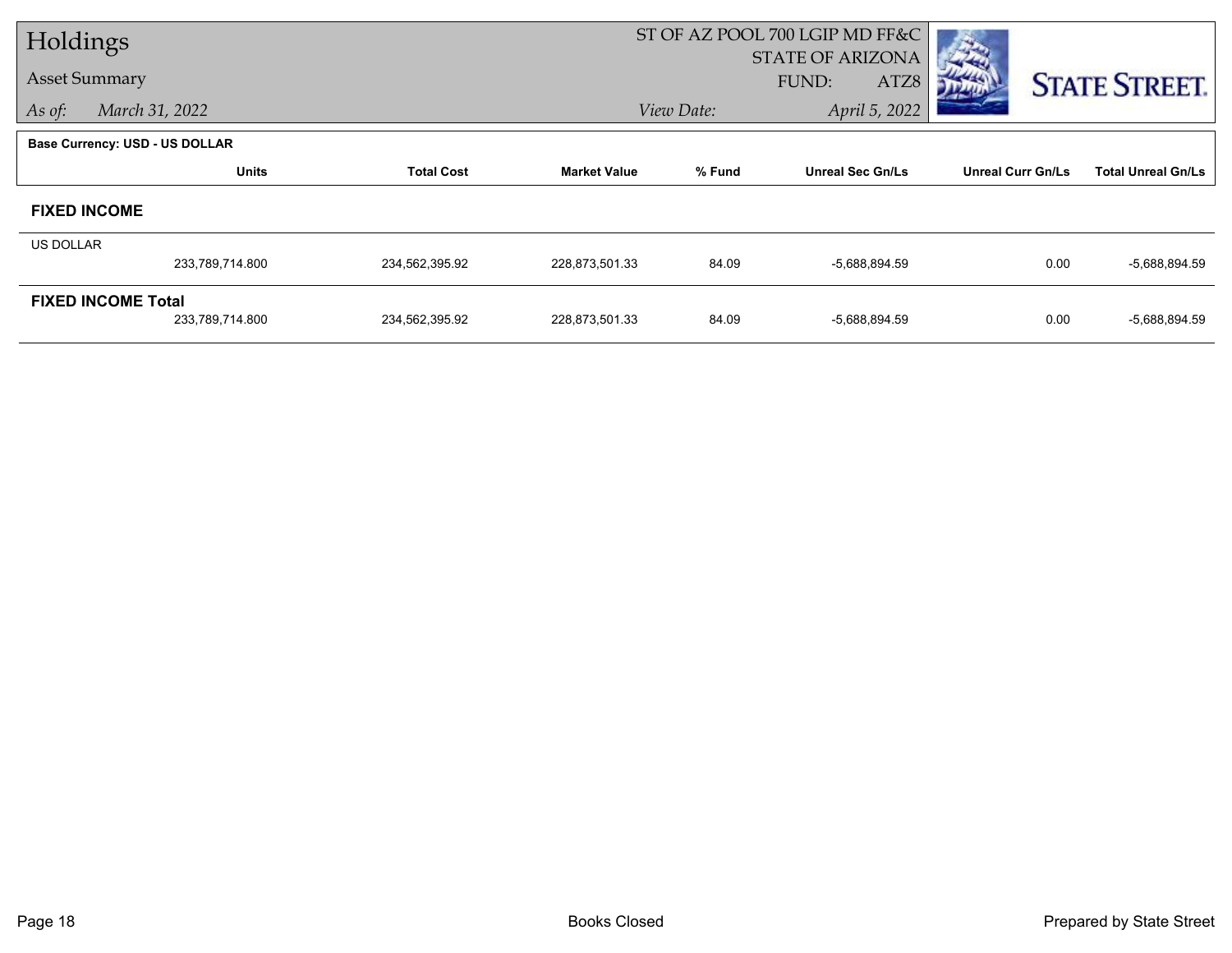| Holdings          |                                       |                | ST OF AZ POOL 700 LGIP MD FF&C |                                   |               |                   |                           |
|-------------------|---------------------------------------|----------------|--------------------------------|-----------------------------------|---------------|-------------------|---------------------------|
|                   |                                       |                |                                | <b>STATE OF ARIZONA</b>           |               |                   |                           |
|                   | <b>Asset Summary</b>                  |                |                                | ATZ8<br>FUND:                     |               |                   | <b>STATE STREET.</b>      |
| As of:            | March 31, 2022                        |                |                                | View Date:                        | April 5, 2022 |                   |                           |
|                   | <b>Base Currency: USD - US DOLLAR</b> |                |                                |                                   |               |                   |                           |
|                   | <b>Units</b><br><b>Total Cost</b>     |                | <b>Market Value</b>            | % Fund<br><b>Unreal Sec Gn/Ls</b> |               | Unreal Curr Gn/Ls | <b>Total Unreal Gn/Ls</b> |
| <b>FUND Total</b> |                                       |                |                                |                                   |               |                   |                           |
|                   | 273,516,227.260                       | 274.287.286.16 | 268,579,293.79                 | 100.00                            | -5.707.992.37 | 0.00              | -5,707,992.37             |